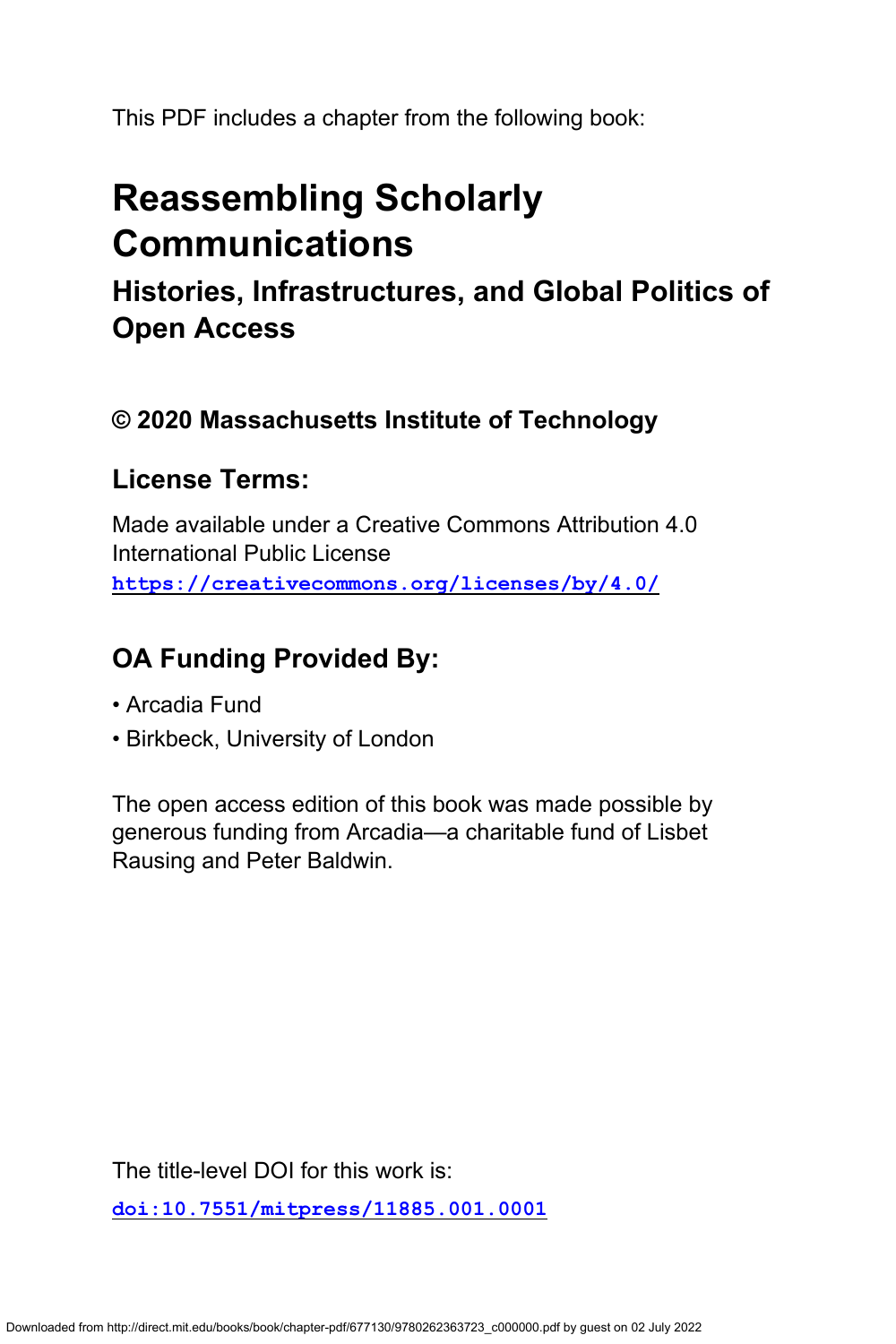#### **Martin Paul Eve and Jonathan Gray**

It can be tempting to view digital publishing in terms of a fundamental paradigm shift; a "disruptive innovation" that breaks as radically with its past as did Gutenberg's printing press.<sup>1</sup> As commonly noted by economists and policy makers, the ability instantly to copy material between visual display units across vast geographical distances, after all, is of a fundamentally different character to the dissemination of the rivalrous materiality of print. Yet path dependencies and social histories from print forebears condition the ways in which publishing acts in the digital space. One need only consider that the metaphor of "scrolling," for instance, persists in the digital era, centuries after that form of writing was most frequently replaced by the pages of the codex. For publishing, the digital environment is at once a rupture and a continuation, reformed by "new" accelerating technologies, recapitulated by "old" traditions of the academy.

Questions of intersecting traditions and technologies also have relevance, though, for the ongoing rapid transformations of research and learning that are taking place in the early twenty-first century. It is to this issue that this book devotes itself: how has the translation of publishing into the digital space, and the subsequent imaginaries, practices, and infrastructures of "openness" that have logically followed, been conditioned by histories, present discussions, and future projections of the scholarly communications environment?

The contributors to this volume have provided a range of pithy responses to these questions, designed as stimuli for the interested reader. None of the chapters herein yields a conclusive historical or future direction but each frames, either through a theoretical lens or empirical engagement, an apparatus with which we can begin to understand the present moment for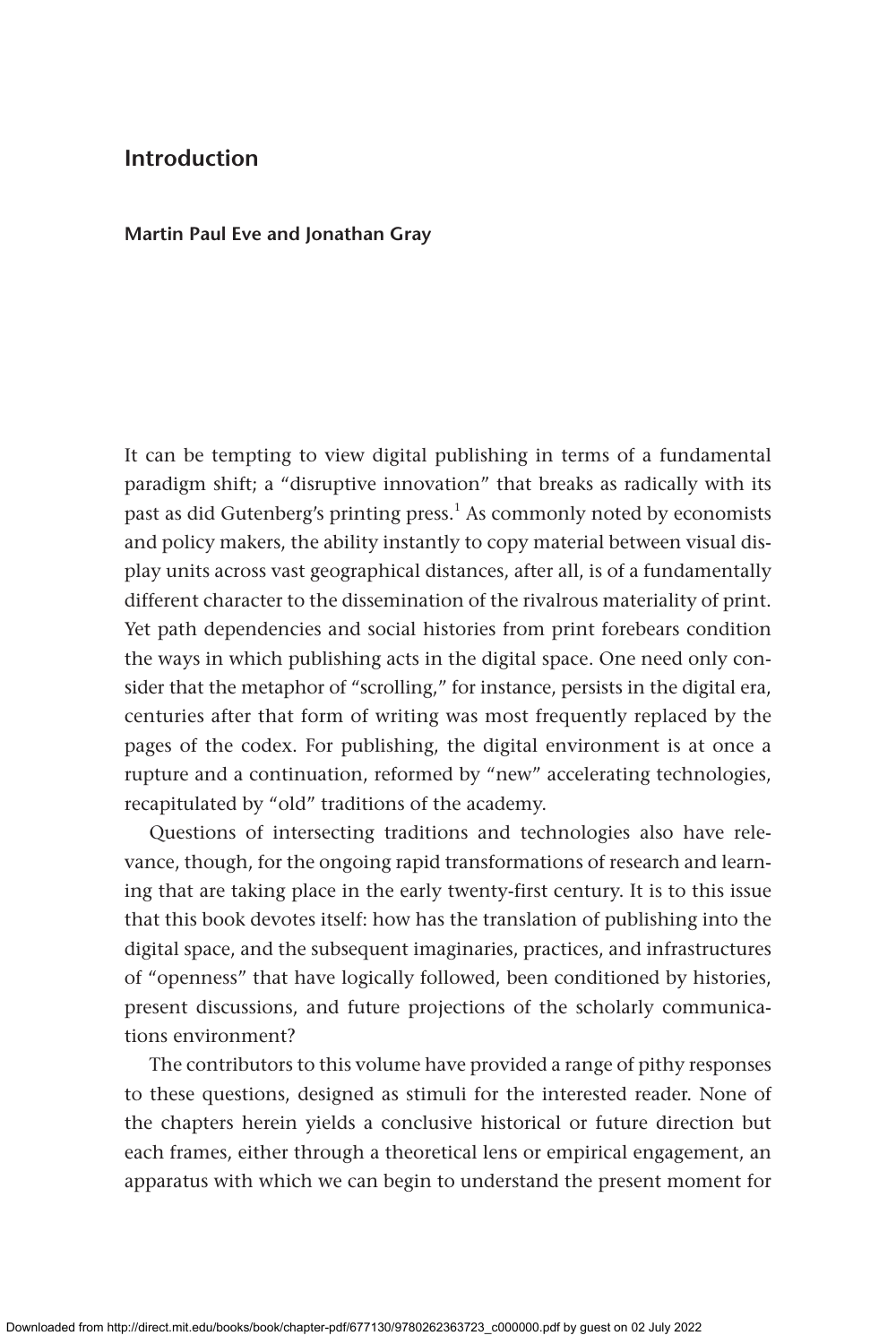scholarly communications beyond a merely instrumental orientation. In this introduction we outline the reasons for this volume's composition, the rationales for the formats of the chapters herein, and the logic behind the project descriptions that comprise parts of this book's contents.

\*\*\*

The traditional story of open access goes like this: the most commonly cited moment of change for contemporary scholarly communications came in 2002 with the publication of the three declarations on open access: the "triple-Bs" of Bethesda, Budapest, and Berlin.<sup>2</sup> Open access, by these definitions, refers to conditions under which price and permission barriers for accessing peer-reviewed research work are removed.<sup>3</sup> That is, using the power of the internet and the World Wide Web to duplicate material at an infinitesimal cost-per-copy—using, that is, the move of publishing to the digital space the Open Access Movement proposed to make research work freely available to anyone who wishes to read it.

Such a stance is premised on the idea that education is fundamentally different to other forms of commodity in two ways. First, in that education should be freely available to anyone, since a widespread well-educated population, worldwide, confers benefits upon us all. Second, in that higher education, where much research is produced, operates on an economic model that is conducive to the dissemination of such work. This is because academics are not paid based on the volume of their research that is *sold* but are rather given a salary to conduct the research work because it has social, scientific, or humanistic import. Academics and researchers are among the few classes of worker who are not primarily measured and assessed by sales (although this is less true in the brave new world of tuition fees and student recruitment, where insufficient enrollments can imperil a department's survival).<sup>4</sup> This dissociation of sales as a metric lends a type of academic freedom, a freedom from the market in order to investigate niche ideas and hunches that may not come off. Research is a risky business and the freedom to follow an instinct, not knowing the result in advance and not being beholden to its commercial potential, is important. Hence, it has been argued, academics with stable jobs and/or tenure are ideally placed to be able to give their work away to readers, for free. This is where open access enters.

There are several forms of open access, usually assigned on a color spectrum of "gold" and "green" but even going so far as "platinum" and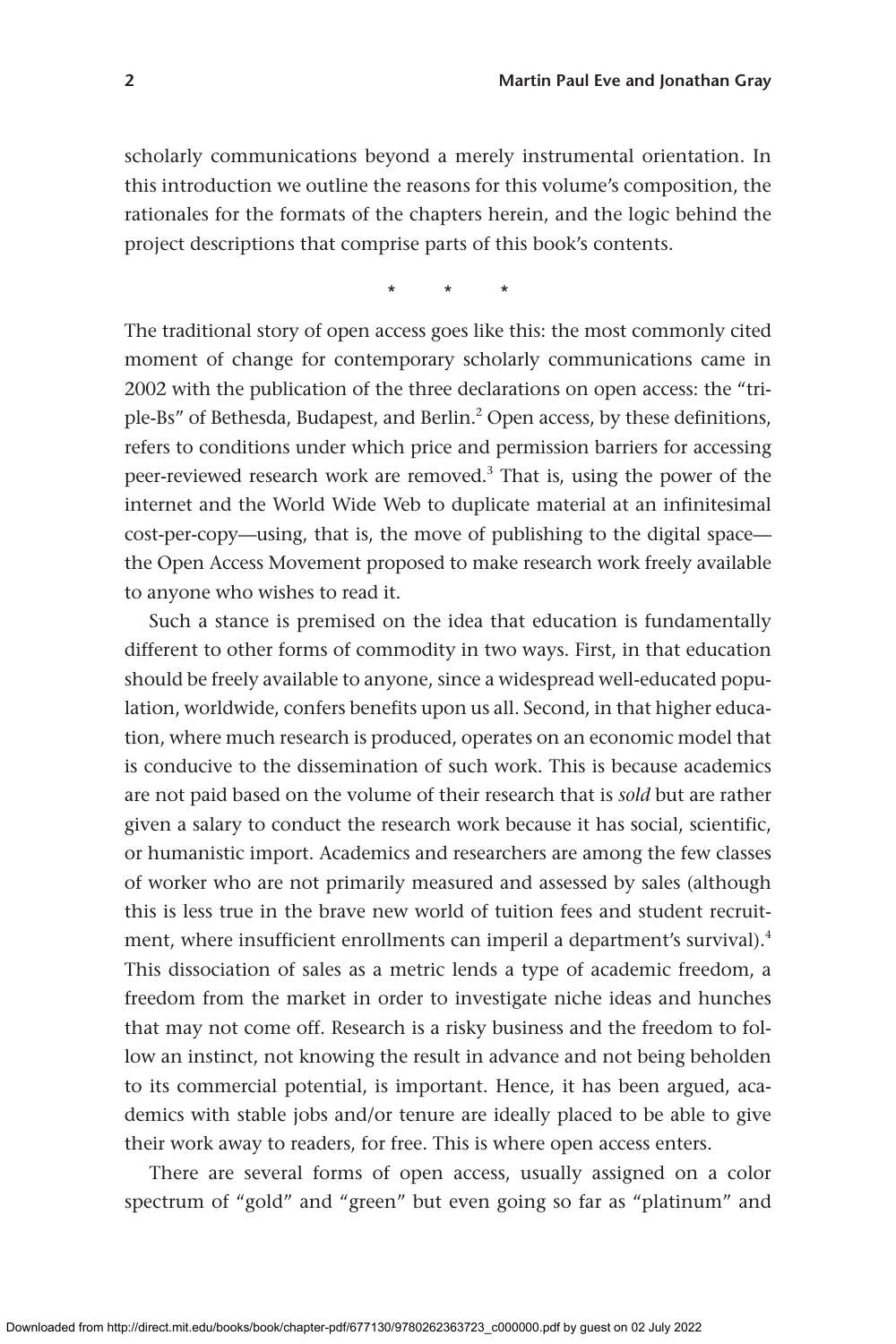"diamond" (although these last two are category errors: gold and green do not denote business models, while platinum and diamond do). Gold open access refers to conditions where a publisher makes the material openly available to read and reuse (but again, it does not specify any particular business model to make this possible). By contrast, green open access refers to instances where an author deposits a version of the work into a subject or institutional repository. Arguments for the change to open access have been spread across a range of axes, from taxpayer funding via easing library budgets through to the public good.<sup>5</sup> As above, open access is possible, in this area of cultural production (academic research), it is claimed, because researchers are free to give their work away; they are paid a salary by their institution, rather than making a living by selling their research work. The benefits would be a world in which nobody was unable to access research material that could further their understanding of the universe.

When couched in such terms, open access sounds easy, logical, and almost inevitable. However, the social, technical, and economic conditions of academic research publication practice make the entire endeavor far thornier than might be imagined.<sup>6</sup> On the economic side, scholarly publishing is big business. Particularly in the natural sciences, where a handful of large commercial publishers dominate the landscape, profit levels are regularly in the region of 30 percent (even while smaller mission-driven publishers can often be just one lawsuit away from bankruptcy).<sup>7</sup> This is the case even as the costs of subscribing to all academic serials have risen by nearly 400 percent above inflation since 1986.<sup>8</sup> Yet, for those entities whose existence depends on profiting from selling research publications, open access poses a potentially serious threat.

Indeed, for publishing entities that have staff and bills to pay, open access implies a change in business practice. For although green open access has not been shown definitively to cause any revenue loss in terms of subscriptions, if the publisher is giving material away then it must, by default, find another source of revenue to sustain its operations and/or surplus/ profit. The most well-known, although by some measures not the most widespread, adaptation of publishers' business models is to levy an article processing charge.<sup>9</sup> The logic runs that, if one cannot sell material to readers, then one might instead sell professional publishing services to authors.

On the surface, this makes sense. It appears to be merely a direct inversion of the current economic model. However, this is not so. For such a system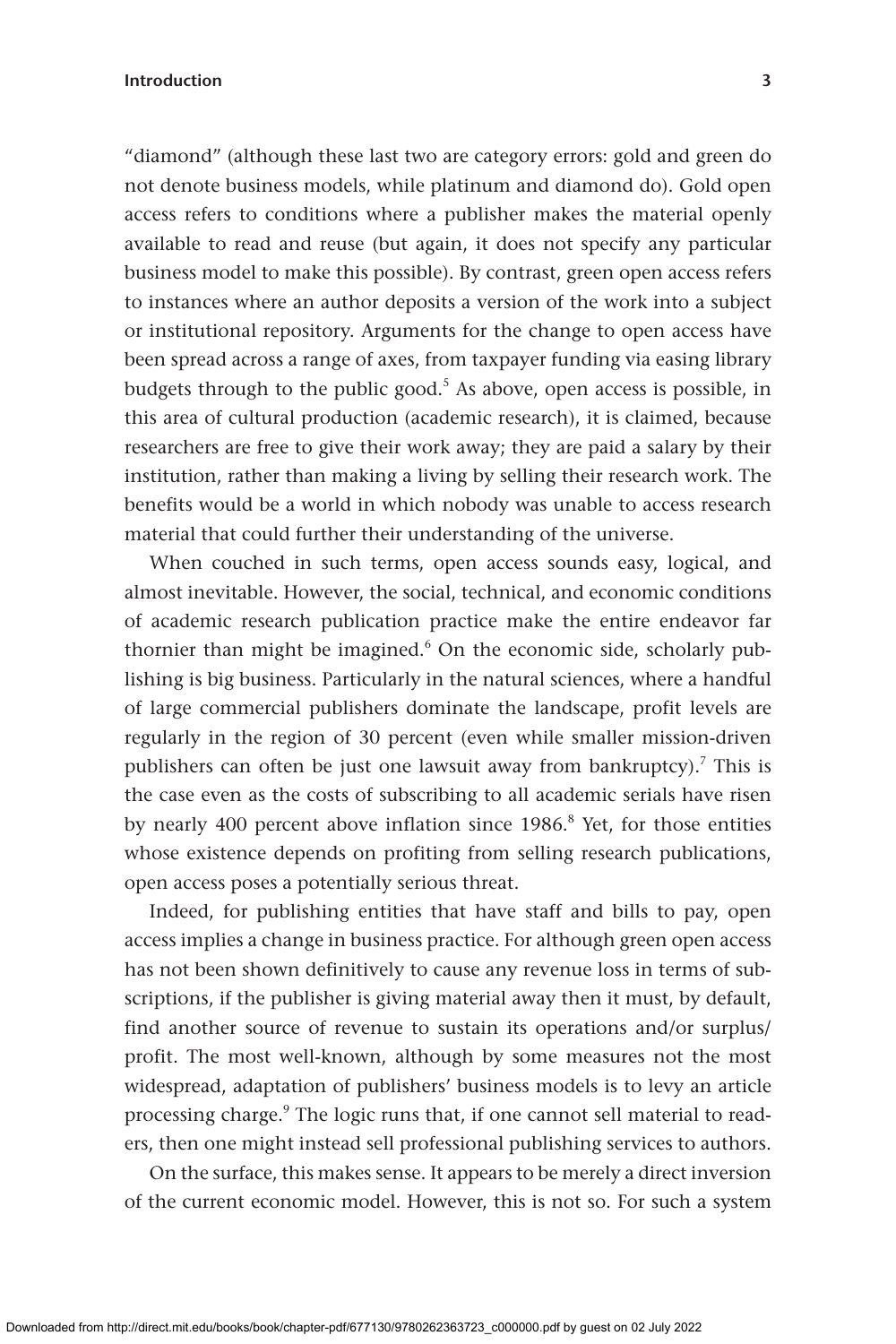both radically changes the distribution of payments from the subscription environment that has existed for many years while also creating new exclusions. By reducing the ways in which payments are currently distributed– from hundreds or thousands of subscribers around the world all paying less than the cost of an article and moving instead to a single payer who must cover the entire cost—the processing charge model effects a substantial concentration of costs within high-output, research-producing universities.

This economic cost-concentration can be demonstrated through a simple thought experiment. Imagine that there are 100 people in a room. Each of these people has \$10. The academic speaker will give them a talk, but the venue wants \$50 to cover its costs (and any profit/surplus). There are 40 such talks per year. There is a final indefinitely large group of people (let us call them "the general public") who might want to hear the talk but who can afford to pay nothing. The total cost all year of running all the events is \$2,000. The total pool of funds is \$1,000. By default, then, some events are not viable to run under this economic model.

Under subscription logic, each person pays \$0.50 and gets access to the talk. If a person does not pay, s/he/they may not hear the talk. This logic is implemented to introduce a classical economic system. With the funding available, each person can choose to attend this talk or another. However, each of the 40 talks is different and doesn't cover the same material. The attendees do not really know whether a talk will be useful to them in advance. They can attend 50 percent of the talks. This model spreads costs but limits access; 50 percent of the talks could be attended by 100 percent of the attendees but nobody from the "general public" group gets to hear the talks. Further, it is unlikely that all 100 participants will attend the same 40 talks, so knowledge of the talks' contents is diffuse. It is also the case that, in reality, not every speaker has \$10. Some would have \$20 and others only \$0.50. Some believe this is, nonetheless, the best way of ensuring the venue is compensated and remains open for talks because it incentivizes people to pay. The speaker doesn't necessarily get the largest possible audience from this model. This is also the most unrealistic part of the thought experiment. In reality, some participants have \$90 and some only have \$1, often as a result of colonial legacies of global wealth distribution.

Under an article processing charge (APC) or book processing charge (BPC) logic for gold open access, the speaker will pay the venue's cost of \$50 and let anybody hear the talk for no charge. This makes sense to the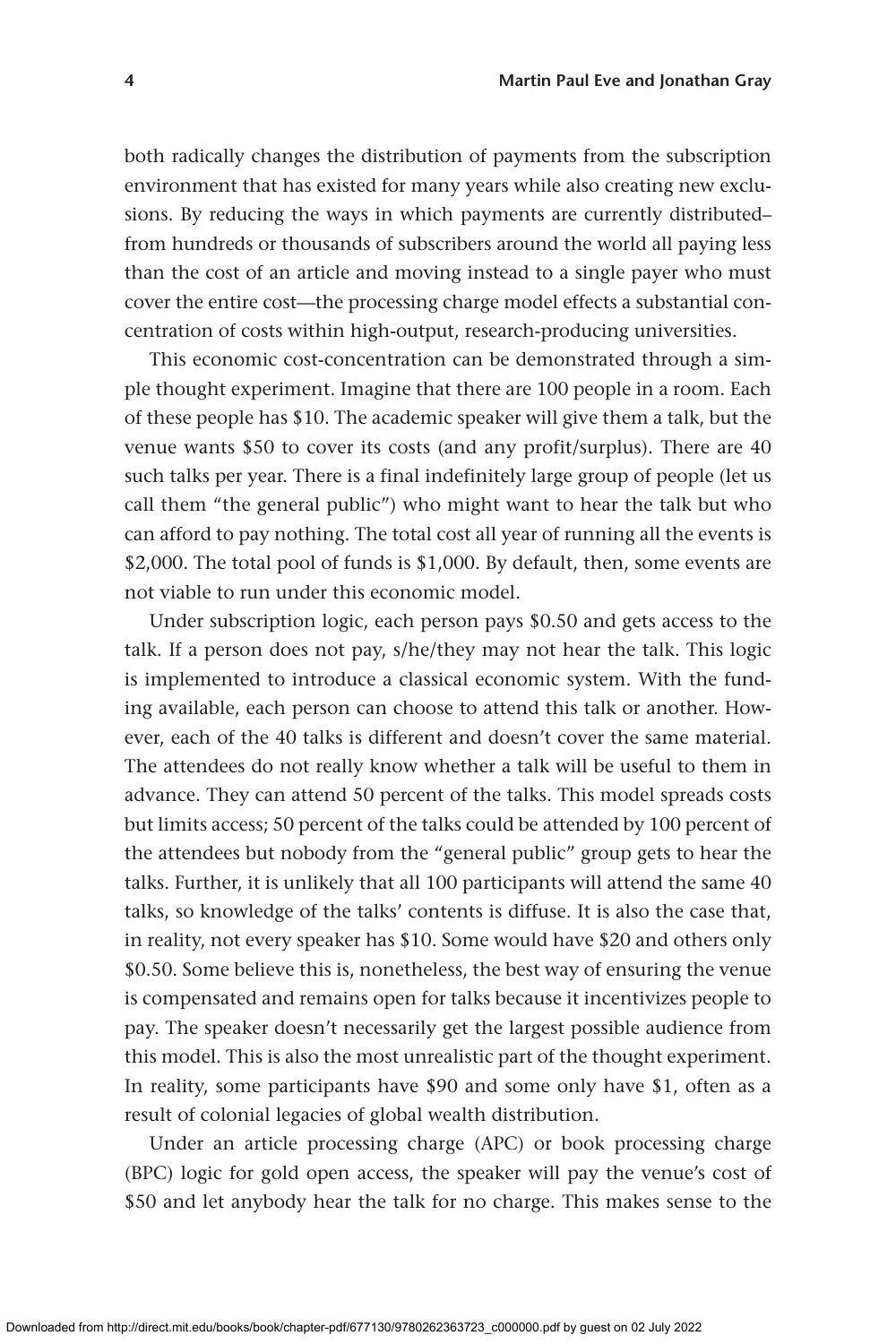academic as her only motivation is to be heard (she is one of the lucky ones who has an academic post). The problem is, she, the speaker, only has \$10 herself. This model concentrates costs (sometimes impossibly so) but allows the theoretically widest access. In this particular case, though, an idealized logic led to no access since no single individual can afford the total cost. APCs and BPCs have a problem within the current distribution of resources.

Another alternative model has been proposed to help with the economics. Under consortial open-access funding logic, five people attend each talk. They each spend their full allowance of \$10 on that single talk. However, they let everybody else attend any talk for which they have paid, in expectation of reciprocity and for the public good. They record the talk and let others view this for no charge. This model spreads costs and allows broader access than the subscription model; 50 percent of the talks could be heard by not only 100 percent of the attendees but also by the group who can't afford to pay. This appears to be the logical choice for those present, but some are worried that they may pay while others might not return the favor.

There are also arguments that the \$50 venue fee is extortionate, since it appears that 35 percent of it (\$17.50) is pure profit for the venue organization, which is in fine financial health and is motivated by return for its shareholders, rather than the dissemination of education. Some point out that were this closer to 6 percent (\$3.00), as it is in other sectors, the organization would still be fine and could pay all its staff but each talk would only cost around \$35. At that rate, it would be possible to host approximately 29 of the planned talks and, with the distribution in the different models, allow other groups to have access. A new startup venue is willing to offer the space at much cheaper rates. The problem is, though, that speakers are rewarded by their institution with promotions and jobs if they speak at venues that are already known. The new venue does not carry such reputational clout, even as it performs the same functions as the older venues (including organizing the screening of the talks for quality). Of course, in reality, not all "venues" are for-profit publishers; many are university presses who are under much tighter financial constraints, even as they are viewed as revenue rather than cost centers.

Yet, as reductive as it is in some ways, the above scaled-down thought experiment shows a few of the challenges for implementing open access on the ground. The situation is even worse when it comes to open-access books, for which the production costs are much, much higher.<sup>10</sup> The economics of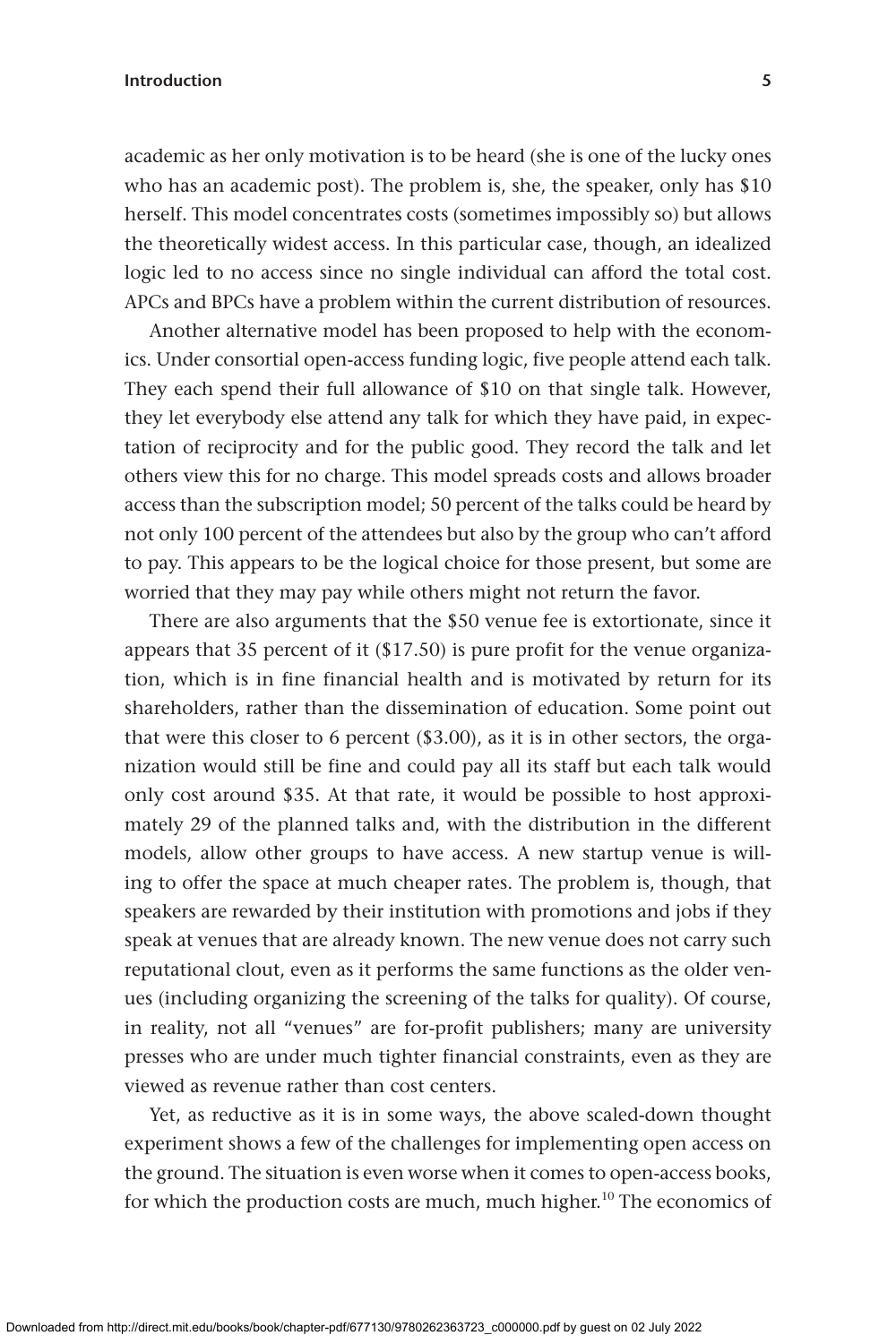distribution—at the global, national, institutional, and disciplinary levels are critical to our understanding of what it means to transition to a world in which academic content is free on the reader side, even while it is not free to produce or, importantly, to publish. $11$  Economics, though, is not the only contested political area for open access. Among accusations that open access will encourage plagiarism, or degrade the quality of academic work, has come the more recent assertion that open access is entangled with the neoliberalization of academia and the academy, as well as the commodification and platformization of online spaces and digital infrastructures.<sup>12</sup>

\*\*\*

Neoliberalism, an often poorly defined and overused term, can nonetheless be specified as the extension of economizing, quantifying thought to all areas of life and, in particular, the replacement of politics with economics. $^{13}$ Born out of the ordoliberalism movement in early twentieth-century Austria, the most forceful and notable proponents were those known as the Chicago School of Economics.

It is easy to chart a narrative of neoliberal incursion into higher education. In the UK, for instance, the proliferation of target-driven assessment mechanisms and financialization appear to confirm the notion that the bastions of liberal humanist thought have been colonized by quantifying urges that seek to metricize and operationalize education in utilitarian fashions.14 This neoliberalization certainly also extends to scholarly publishing. The recent demands that Stanford University Press be self-sustaining—that is, as a revenue, rather than cost, center for the university—can be and have been read in this light of neoliberal politics.<sup>15</sup>

The actual history of higher education is more complex than this, though. Racial and class-based iniquities in access to university before the late-twentieth century (and still persisting in many spaces, particularly through the hierarchy of prestige between different schools) make a mockery of the idealized prehistory to which such narratives sometimes resort. Furthermore, critics of the Research Excellence Framework (REF) in the UK are slow to point out that this exercise is firstly one that disburses public money, gleaned through general taxation, to universities for research, and secondly one that reshaped the landscape of UK higher education to be more inclusive. It is not likely that new, younger universities would have been given a share of the funding pie without mechanisms such as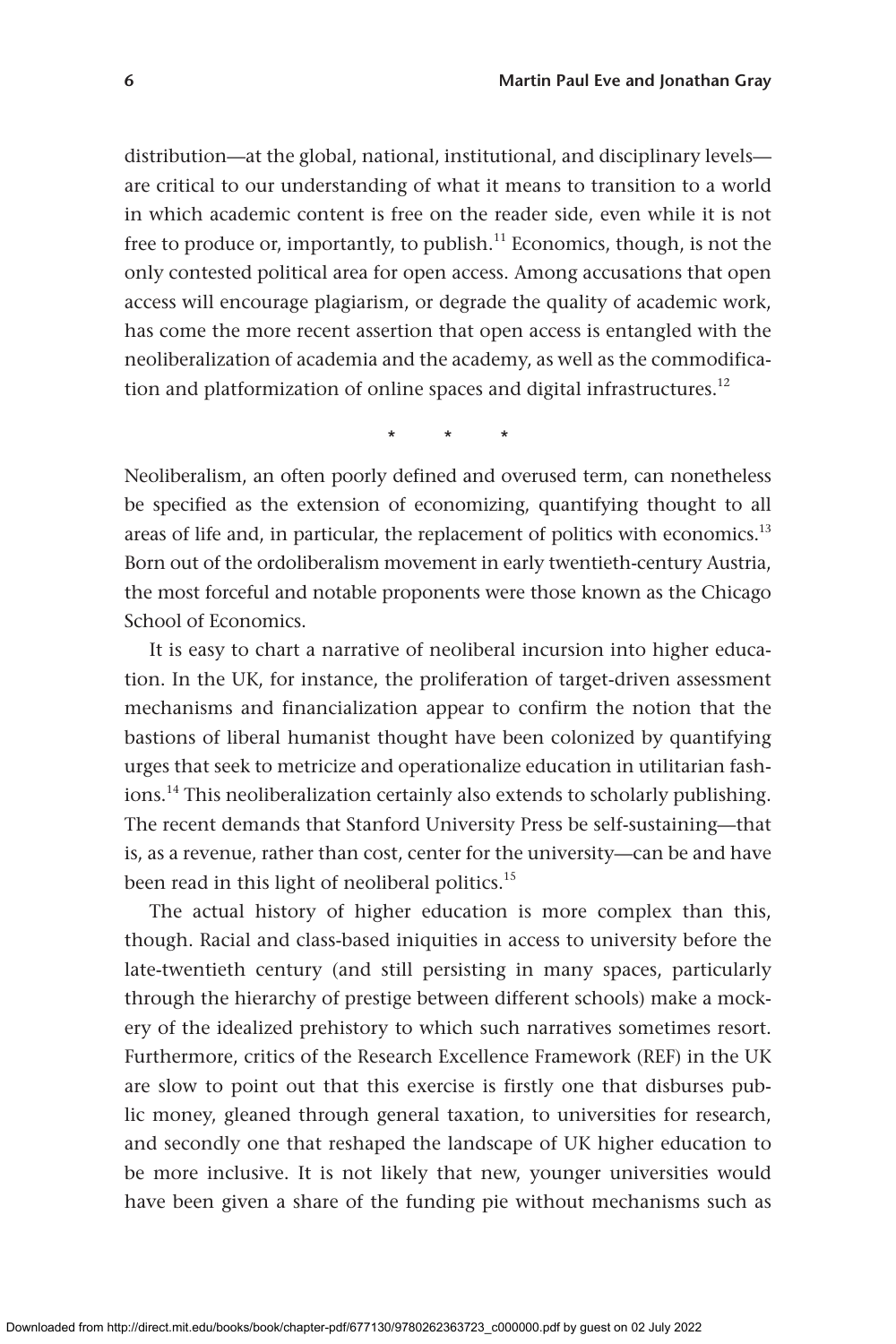the REF. This is to say neither that there are not terrible consequences of metricization—for individuals and for the higher education system as a whole—nor that we should not continue to fight for a system of universities that bring a true social good, but it is to note that overly linear and simplistic narratives of the purpose and context of such structures do not capture the whole story.<sup>16</sup> Higher education had a perfectly unequal and checkered history long before it became neoliberal.

That said, open access has become associated, for better or worse, with such assessment mechanisms. Over the previous two decades, research funders realized that who pays the piper calls the tunes and they began mandating for open access to publicly funded research work. This has led to the unfortunate situation in which many scholars encounter open access for the first time as a product of a need to comply with systems of bureaucracy and finance, rather than any genuinely critical engagement with scholarly communication practices in the digital age. $17$  Of course, this varies from region to region and sometimes discipline to discipline. It is notoriously difficult to mandate in the United States, for instance, apart from in the instances of federal and/or private funding. Likewise, funders have less clout in the humanities disciplines, where project research funding has dried up to nearly desert status. Nonetheless, from this entanglement comes the critique that open access is a means by which neoliberal government agendas of "knowledge transfer" and "impact" can be forced upon researchers.<sup>18</sup> In this respect, many from the humanities disciplines have argued that open access should not apply to their work and is being driven by the agenda of the natural sciences. However, such a world would be a worrying space, for it would be one in which the general availability of natural-scientific research would be coupled with the near-total digital invisibility of the humanities disciplines.

In particular, though, criticism has fallen in this respect on the more liberal of the Creative Commons licenses and especially those without an NC (noncommercial) or ND (nonderivative) clause.<sup>19</sup> Prominent commentators, such as John Holmwood, have voiced fears that without a noncommercial clause, private higher education providers (who can issue degrees without doing any teaching in the UK, for instance) will swoop in to bundle open-access research content into textbooks, thereby undercutting the research university in its present form.<sup>20</sup> Given the current standard of discourse around higher education in government policy circles, this is a far from irrational fear.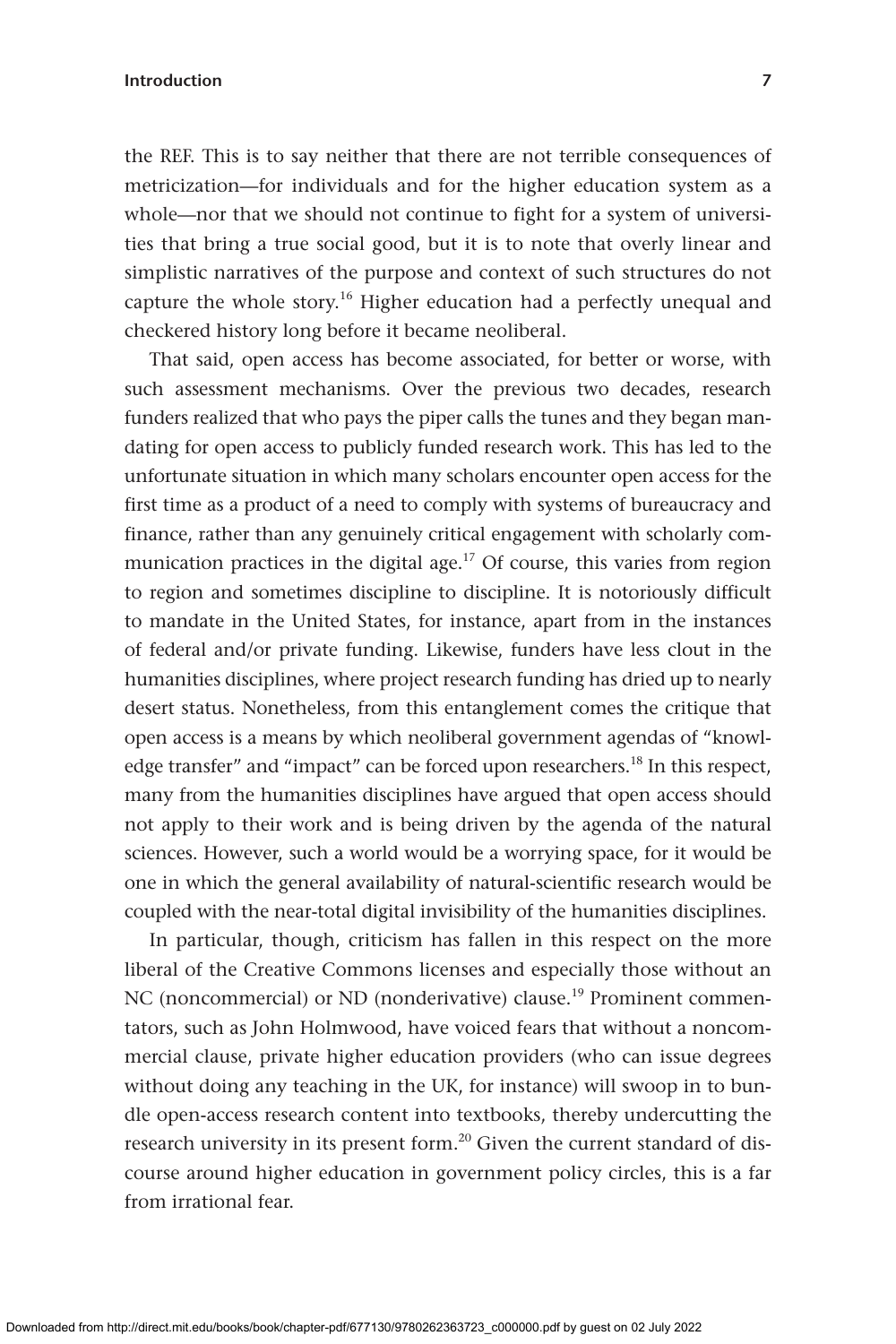Unfortunately, though, the law is often unhelpful when it comes to the interpretation of the "noncommercial" clause. Often, charitable organizations—with missions that we might wish to support for ethical reasons—conduct "commercial" activities in order to fund their operations. Indeed, universities are commercial in this sense. To this end, a court in Germany ruled that noncommercial meant *strictly* for personal use.<sup>21</sup> Likewise, in terms of allowing derivatives, or otherwise, it is unclear whether a course pack that used a mere excerpt might be ruled as a derivative rather than a compilation. In the quest to fight neoliberalization, the arguments against open licensing find themselves spinning too broad a web and, in the process, catching legitimate scholarly uses that could be worthwhile. The response has, on occasion, been to call for new licenses. Perhaps, it is reasoned, it is just that the Creative Commons licenses are not suited for scholarship. Yet, these licenses have been developed and legally tested over decades by some of the finest legal minds in the world. To rewrite them for scholarly purposes with watertight-enough language to facilitate "good" uses against those that are deemed undesirable would be extremely difficult. Further, it is not clear, even within the academy, what is agreed upon as acceptable. Are we seriously to have different licenses that must be legally tested for history than for biomedicine and computer science? It certainly might also be argued, under the "taxpayer argument," that since commercial entities pay taxes, and that tax money supports university research in some cases, that the mandate for open licenses should stand (though this resort to taxpayer arguments could, itself, be construed as a neoliberal exercise). $22$ 

Yet the fundamental contradiction remains that those who most loudly protest, say, precarious working conditions within universities, but who also contest open access on the grounds that it is neoliberal, find themselves in a double bind. For in perpetuating the unequal situation of access to research, which remains the precondition for producing further research and thereby securing a faculty position, those who disdain open access become those who uphold a system which remains extremely difficult for those outside of the university to benefit from and participate in. Further, it is hard also to ignore the fact that worldwide access (in both read and write modes) to scholarship from the Global North is almost exclusively the preserve of scholars from this region.<sup>23</sup> In attacking the claimed neoliberalism of open access in general—as opposed, say, to just the APC model—such scholars (inadvertently) uphold a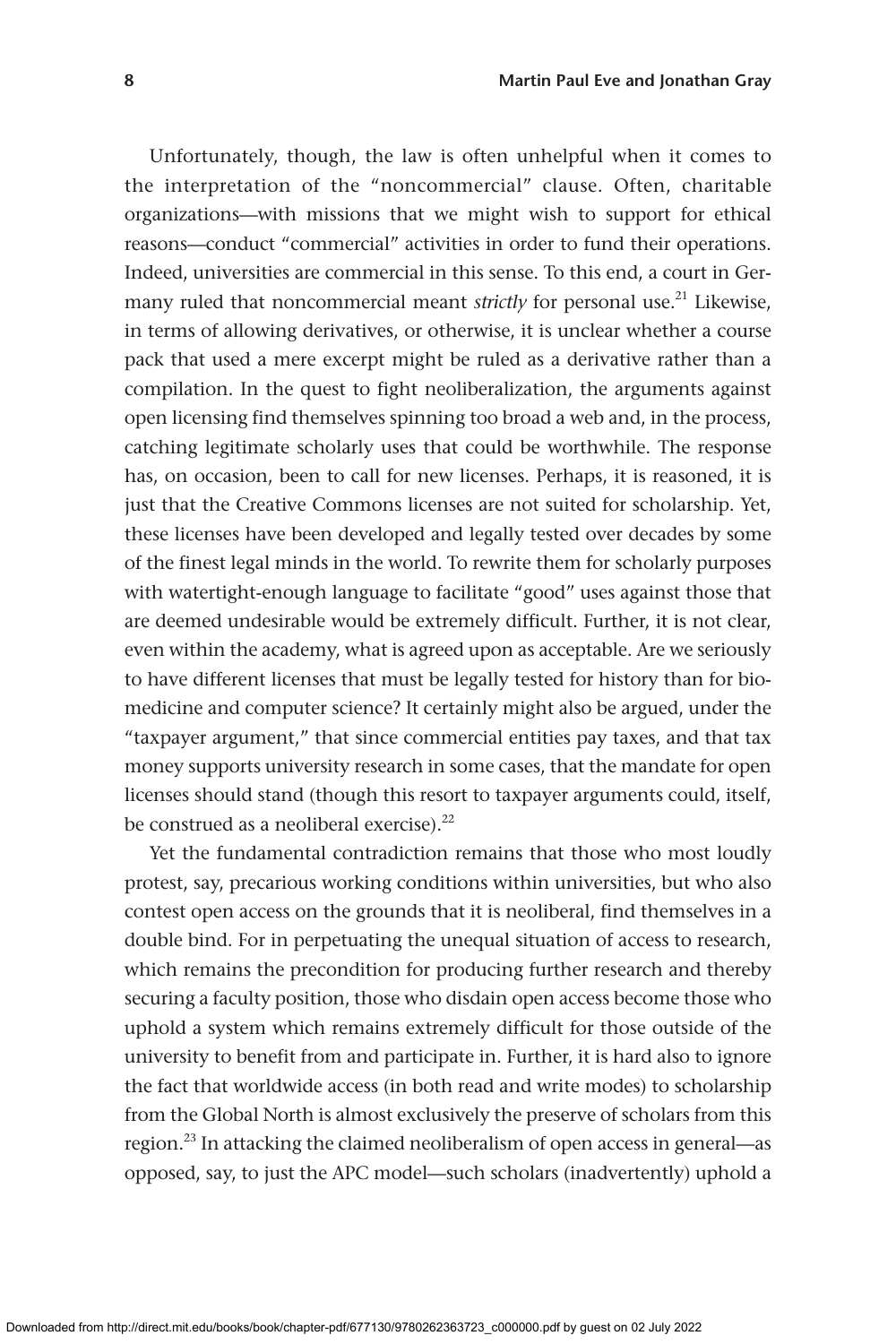system of neocolonial access to knowledge, as several commentators in this volume point out.

It is also curious that often those most opposed to the supposed neoliberalization of the academy are also those who will speak, in throwaway comments, of "top journals" and the importance of their perpetuation. Yet, it is this reliance on a proxy measure for quality—Impact Factors or even just prestige that allows the neoliberal systems of assessment to continue to function. For how long do we really think that systems such as the UK's REF or European funding structures would last if panels could not find recourse to a frame of value within which a work is situated? Put otherwise: if panels had to read 200 book manuscripts as part of a search, rather than judging 200 books placed at well-regarded university presses, would the system not crumble away?

This evaluative reliance on "containers" is absolutely entangled with the current system of open access. Although, for a long time, the standing of a journal has determined the price that a publisher could charge for a subscription, in the present moment this is being made entirely transparent. For instance, in its recent IPO, SpringerNature explicitly noted that "[s]ome of our journals are among the open access journals with the highest Impact Factor, providing us with the ability to charge higher APCs for these journals than for journals with average Impact Factors."<sup>24</sup> Elsevier, the largest scientific publisher in the world, notes that its pricing of open-access fees is also based upon measures of the journal's standing, rather than purely upon the labor the publisher has provided through its services.<sup>25</sup> Research material has become a positional good, in which the status of the venues in which it appears bear more upon its market worth than the actual content of the work. (Although, one might also consider the same effect under a subscription model and conclude that it would be worse. Imagine, for instance, if the most important articles in biomedicine, with huge implications for public health, cost the most to access. Yet this is, to some extent, what a pricing system based on prestige implies.)

Such a stance only makes clear what has been fairly obvious to anybody in an academic library purchasing department for some time: that the symbolic economy of prestige in academia translates, as Pierre Bourdieu would appreciate, into a real-world financial economy.<sup>26</sup> Indeed, what appears as a matter of academic judgement and of practices protected by laws of academic freedom has dire market consequences for access to knowledge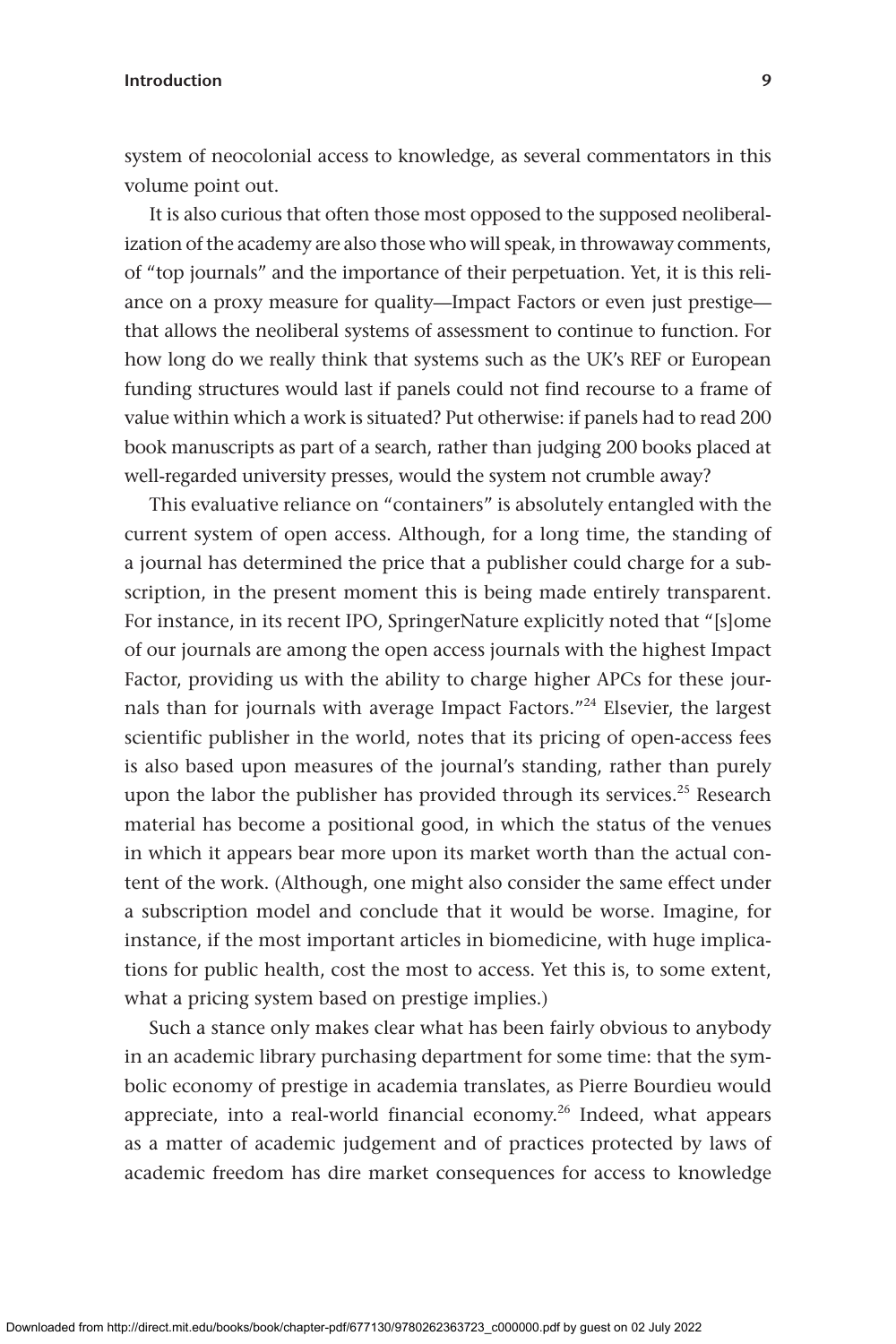around the world. The ways in which we appraise "excellence" determine what, and who, is able to read and now to publish material.<sup>27</sup> Choices by academics of where to publish—on one set of criteria of appraisal—determine the ability of people around the world to afford access to that work.

\*\*\*

All of this is to say that open access is intensely messy. Open access is perceived through a set of contested institutional histories, argued over various theoretical terrains in the present, and imagined via diverse potentialities for the future. And it is at this point, amid such an untidy set of circumstances, that this book makes its intervention. At the present moment, we are overdetermined by an inflexible historical understanding of open research practices that risks leading us into either overly instrumental conceptions or critiques that foreclose the possibility of other arrangements. How, we wanted here to ask, might our thinking differ if we had an alternative historical frame of reference? What experiments have people conducted, in the present, that might lead to other possible trajectories? And what different futures can we foresee, even as we are historically determined in our imagination, from our current vantage point?

When we envisaged this collection, we specifically aimed to do something different to a conventional edited volume. Certainly, the contributions in this volume are rigorous and backed by often decades' worth of intellectual or practical experience of work in the area of this book. What we also wanted, though, were pithy, shorter chapters that would serve as introductions to different perspectives, as gateways to alternative approaches. We have achieved this in many cases, although some of the chapters simply required more space than others, hence some variance in length is to be expected. Finally, we wanted to construct an archive of practical initiatives and to preserve it as history. For it is only in the documentation of practical enterprises that one can see the forks in history's otherwise apparent determinism. That is, in hindsight everything can appear as though it could never have been different. By describing efforts to change the future, in our present, from around the world, the notion of "history as timeline" may be complemented by another conception of contingent branching events. We perceive this as a model akin to one of the baseball player Yogi Berra's famous malapropisms: "when you come to a fork in the road, take it."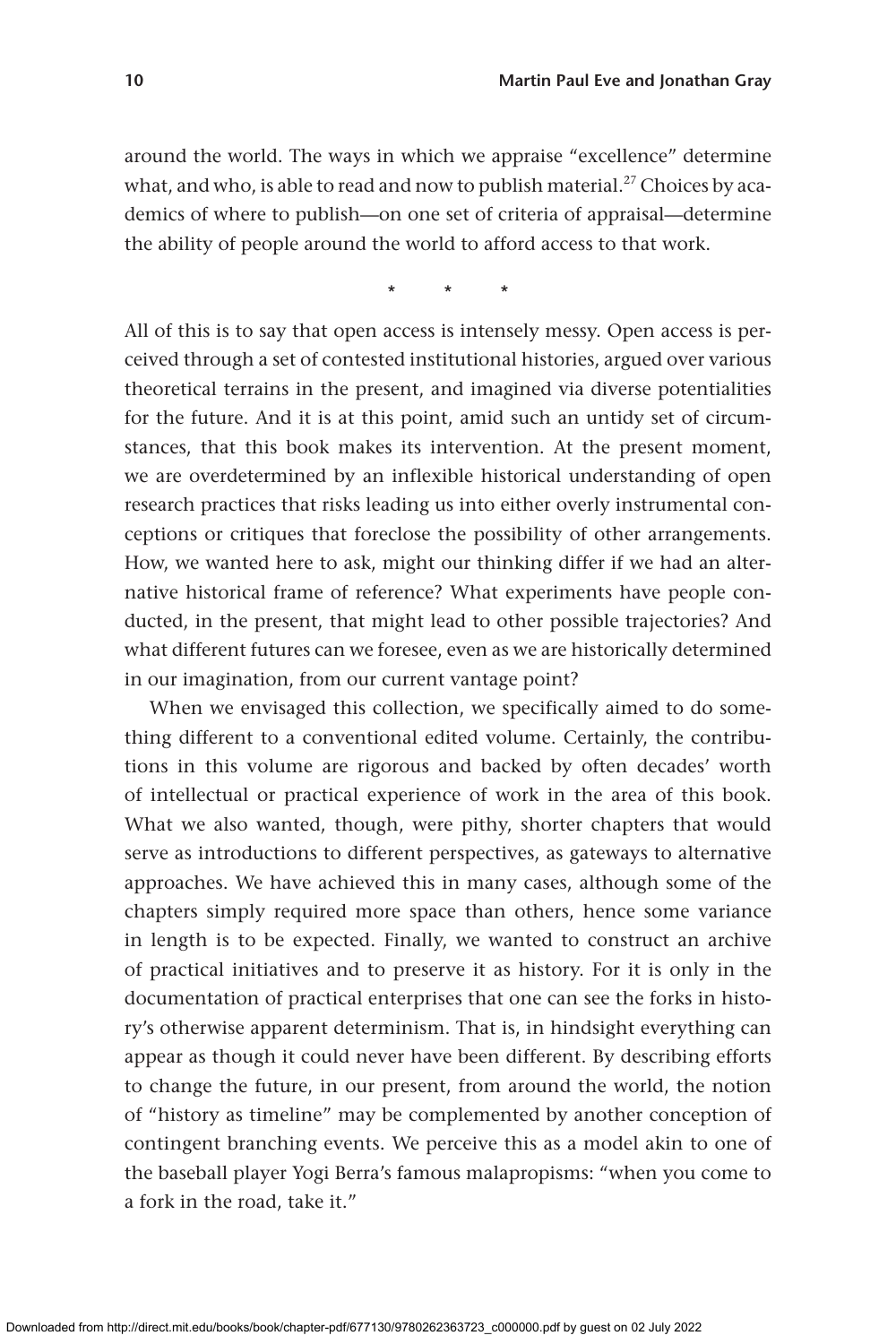#### **Chapters and Structure**

This book is divided into six parts: colonial influences; epistemologies; publics and politics; archives and preservation; infrastructures and platforms; and global communities. Of course, these various parts should not be taken as an indication that we regard them as distinct entities or processes. They are rather a reflection of our editorial efforts to cluster together the various chapters around shared themes and into a reasonably well-balanced set of sections, and there are certainly overlaps and conversations between them. For how can one write of preservation and selection, for instance, without an appreciation of the value structures that we use to select? And these value structures of selection have been historically conditioned by worldwide colonial and then postcolonial positions, as well as epistemological concerns and biases, and infrastructural changes.

This volume opens with a section on colonial legacies. We as editors acknowledge that, as two (half) white men based in Europe, our positions on open access, open science, and other open digital transformations of research have been shaped not only by our geographical stance but also our own historical proximity to former empires and their associated social, cultural, political, and economic circuitry, which often continue to operate. The four chapters in this section reflect upon issues of global inequality and paint a very different picture to the tableau with which those from the Global North may be familiar.

Indeed, we open with a somewhat less optimistic chapter about the spread of open access. In his chapter, Thomas Hervé Mboa Nkoudou shows how the spread of particular business models for open access, in particular, can be intensely problematic. Thus, on the one hand, it is argued, while the widespread accessibility of work may be advantageous for those working on the African continent, the perpetuation of the article processing charge system is, on the other, incredibly dangerous. For Nkoudou, the frame of the *pharmakon*–the simultaneous poison and cure–is helpful for understanding this dual-edged phenomenon. Nkoudou ends with a series of proposals for how we can decolonize knowledge for a more epistemically just world.

In their chapter Charlotte Roh, Harrison W. Inefuku, and Emily Drabinski continue this theme and examine the important ways in which our present systems of scholarly communications worldwide, here and now, are rooted in colonial histories of empire that have fostered deep inequalities.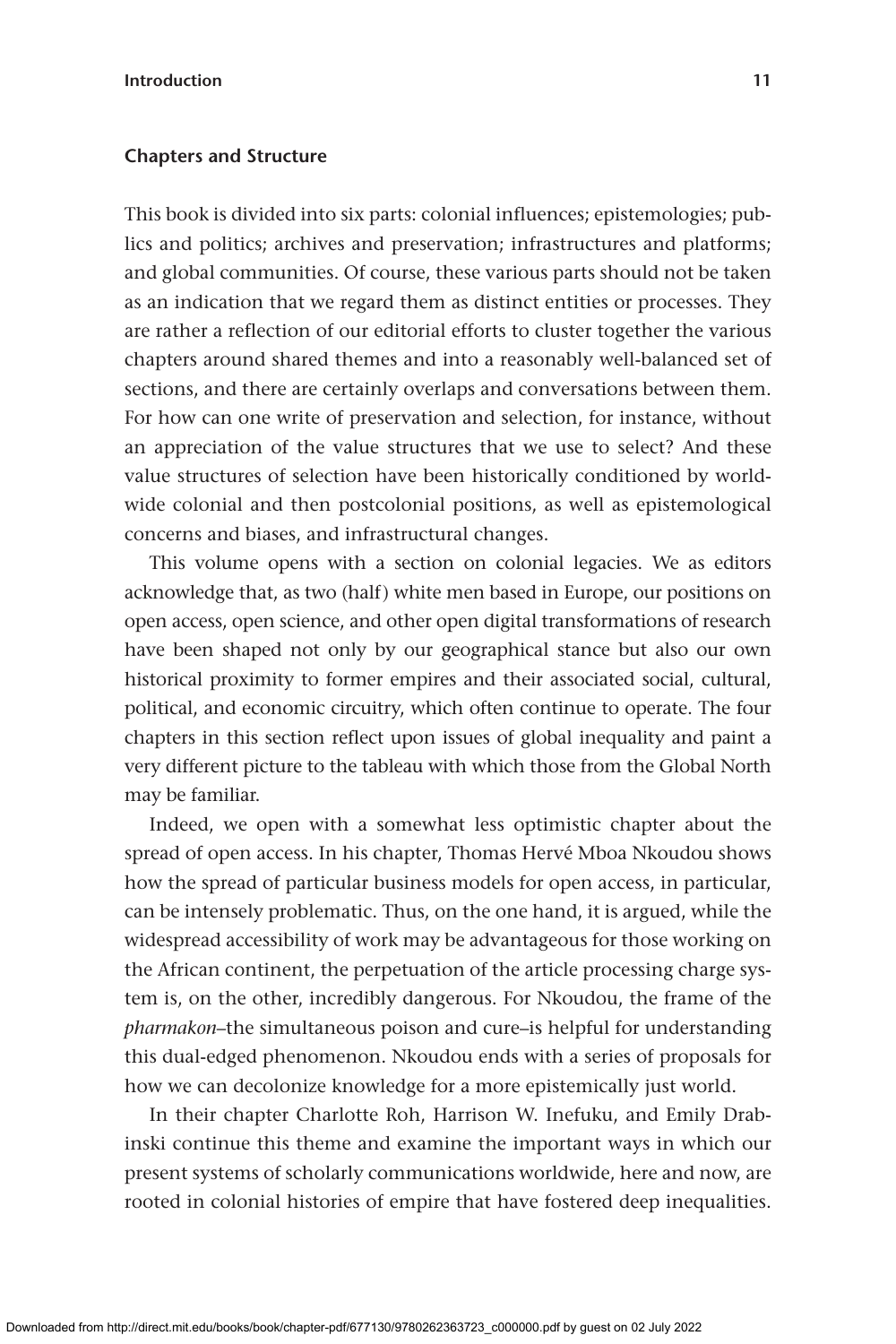Roh et al. identify a set of perpetuations of race, ethnicity, gender norms, and inequalities in research production and promulgation that all have their roots within colonial systems of privilege.

All, though, is not lost. In chapter 3, Reggie Raju, Jill Claassen, Namhla Madini, and Tamzyn Suliaman detail the ways in which the concept of Ubuntu—a Zulu term advancing communal justice *en route* to promoting an egalitarian society—can be seen in new library publishing initiatives in South Africa. At present, for Raju et al., there is a serious problem in the current open publishing landscape: equitable participation is not fixed by the equitable ability to read. Without the more systemic and bottom-up approaches that they detail, it seems likely that open practices will merely continue to perpetuate damaging legacies.

Finally for this first section, Denisse Albornoz, Angela Okune, and Leslie Chan consider what it might take to transform our notions of pragmatic open access, in the present, into future realities that address inequality. Examining several worldwide systems of scholarly communications from decolonial and feminist perspectives aligned with thinkers such as Boaventura de Sousa Santos, Jean and John Comaroff, Walter Mignolo, Anne Mahler, Maria Lugones, Arturo Escobar, and Raewyn Connell, they propose a model that will address the social justice and educational issues that sit at the heart of open access. For "the infrastructures we build and the practices we enable," they write, "need intentionally to aim to highlight voices, worldviews and epistemologies that have been historically excluded from the system."

The second section of this book focuses on epistemologies; the ways in which we think about knowledge itself and how this shapes our understandings of digital and open transformations of research publishing. Opening this section, John Willinsky draws on his extensive research into the history of copyright and intellectual property to paint a picture that differs substantially from the mainstream narrative. Turning back to the Statute of Anne from 1710, Willinsky details the ways in which the original purpose of copyright—in the encouragement of learning—has been lost. Indeed, for Willinsky, if we want to take seriously proposals to modify contemporary copyright law, we could do no better than to retrace our historical steps. For the intentions that many now seek, Willinsky argues, were there from the start.

In a slightly different vein, while still thinking about the ways in which conditions of practice loop back into the theoretical considerations that inform them, Robin de Mourat, Donato Ricci, and Bruno Latour document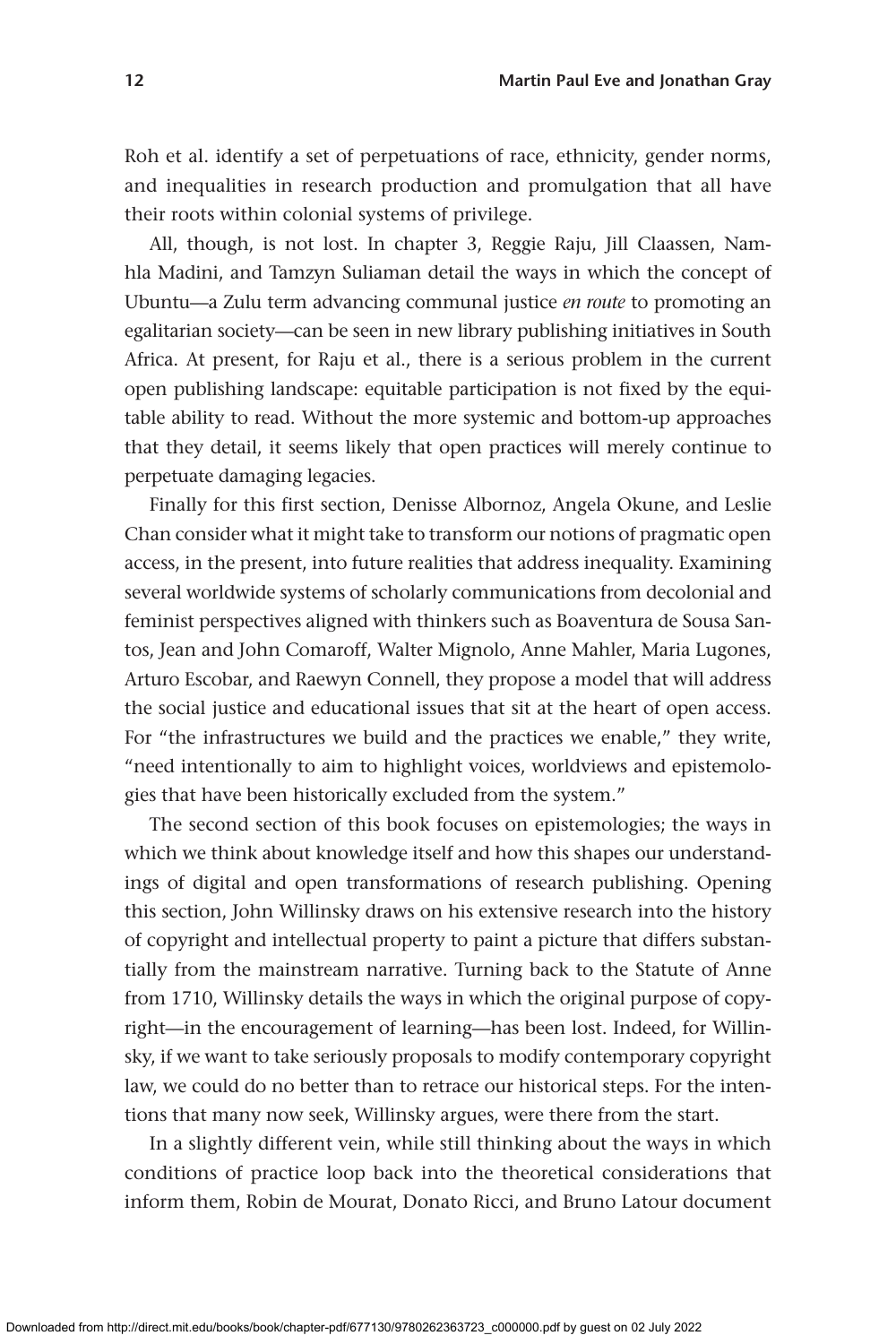their *An Inquiry into Modes of Existence* (*AIME*) project and the theoretical consequences that arise from it. Taking a social approach to infrastructure and recognizing that there are competing demands upon any single system because any public is composed of multiple "modes of existence" (a fact reflected in the chapters in this volume, such as Babini's, that recognize different "publics" for research work)—this open project forces us to question the difference between books and blogs, and the challenges of understanding how different intersecting groups can be captured in infrastructure design. Indeed, in their analysis of how a "format" might itself constitute the public to which it speaks, their work touches on vital issues of remediation that have become central to much work in archival studies. $^{28}$ 

Perhaps one of the most crucial "formats" though, for scholarly communications, is that of the "peer-reviewed work." To address this matter, we turn to the questions raised by David Pontille and Didier Torny in their chapter. Namely: how does the material that is published become so in the present day? What are the evaluative mechanisms that sort the wheat from the chaff? And, in conjunction with Aileen Fyfe's chapter, how can we understand the historical development of these systems of peer review into the present day? Tracing peer review back to the seventeenth century, Pontille and Torny yield a historically informed investigation into the roots of contemporary review practices, functioning, in their terms, as a technology. At the close of their piece, they turn to the ways in which future imagined structures of review sit within such paradigms of thought, but also counter them as continuous instances of judgment.

Finally for our section on knowledge cultures, Pamela H. Smith, Tianna Helena Uchacz, Naomi Rosenkranz, and Claire Conklin Sabel revisit our historical assumptions about epistemology and science in the light of their openly accessible web project. Indeed, Smith et al. draw our attention to the way in which early scientific experiments were conducted by Renaissance artists, historians, and humanists, blurring the distinctions between humanistic and scientific practices, but also focusing on the transmission of this knowledge and the genealogies of craft dissemination. Smith et al. achieve this by documenting their project—the *Making of Empirical Knowledge*—and the finds that they there unearth.

The third section of this book turns to different audiences and publics, and the politics of the open dissemination of research work. For Aileen Fyfe, in this space, we have overlooked a history of publication in which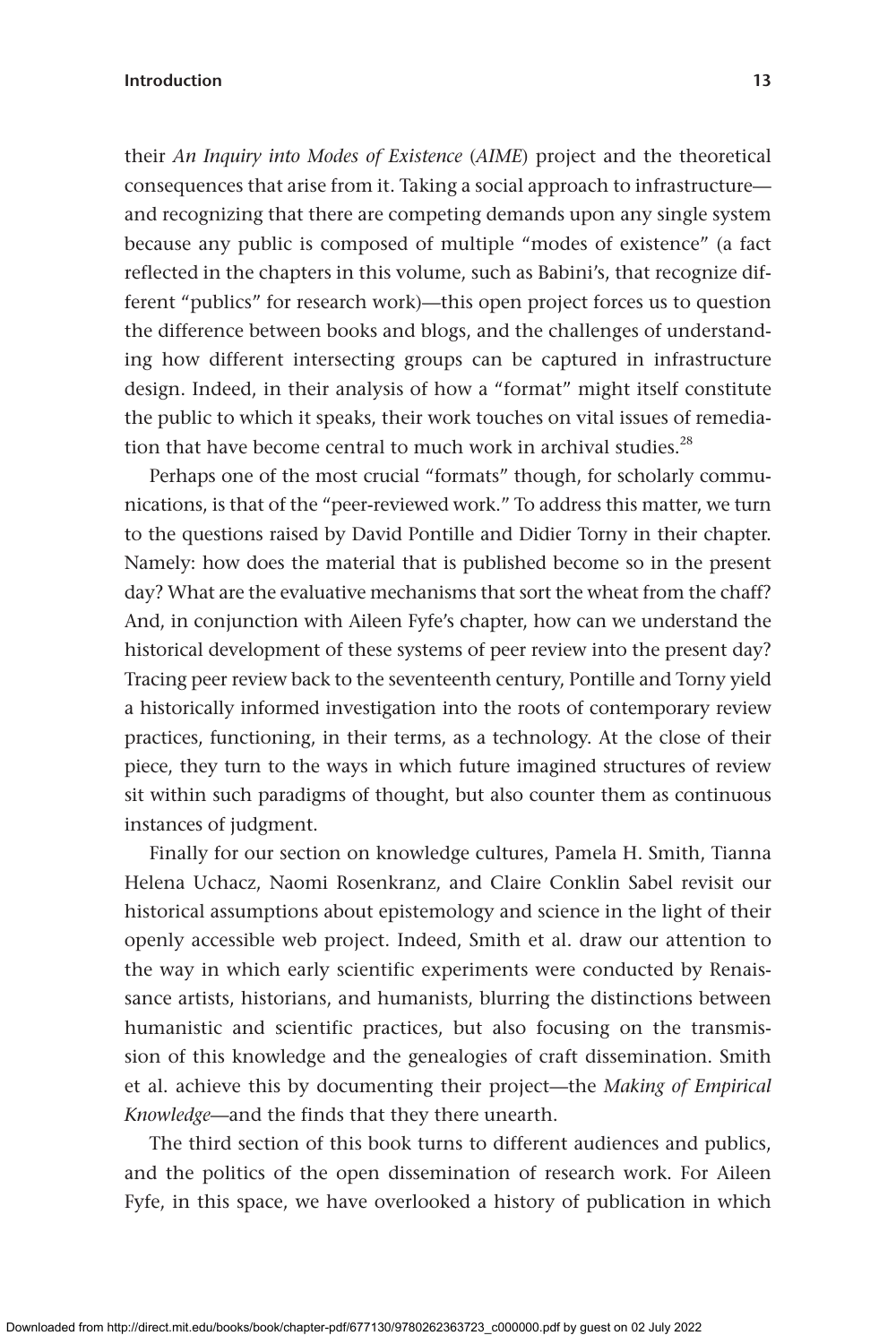the desire to make scholarship widely available and free to read is far longer than we might otherwise presume. Turning to what is broadly acknowledged as the first scientific journal publication—*The Philosophical Transactions*— Fyfe traces the financial context of its production through gift economies and reprints to one with an *aspiration* for open access, in an era without the technological promise so hailed by the Budapest Declaration in later years.

That said, we are also notoriously bad at revising our pasts in a romantic light when it suits us, as Stuart Lawson shows. In their chapter, Lawson seeks to retell the story that we tell ourselves that public libraries have always been institutions of progressive social change. Instead, as Lawson details, these institutions were embroiled in conflicts of class, race, and empire. This is not to say that public libraries have not yielded public benefits, but it does give us cause for concern if we seek a historical narrative of actual library practices. Perhaps in contrast to Willinsky, Lawson posits, sometimes it is what we have become, rather than whence we came, that matters most.

Continuing this exploration of the present and the current status of open access is taken up in Maura A. Smale's chapter on the contemporary public library in the United States of America. Furthering other work in this volume on the different models of library infrastructure, Smale argues that libraries—whether they be public, academic, or even high school-level should embrace open access for its transformative potential. Rooting her analysis in Sirkazhi Ramamrita Ranganathan's 1931 volume, *The Five Laws of Library Science*, Smale's chapter is perhaps among the more concrete and hopeful in this volume. At the same time, though, Smale's chapter also brings to the fore the very real dilemmas faced by libraries in our present. While this chapter may present familiar ground for many readers, the direness of the contemporary situation for libraries cannot be underscored enough.

Finally, for our section on publics and politics, John Holmwood turns in his chapter to the ways in which the openness of social media systems and scholarly research are part of a broader turn to neoliberal practices in government policy around higher education. Even as it may be wellintentioned, Holmwood warns, open access ends up providing data to organizations that wish harm to our universities–and this must be stopped. More broadly, though, Holmwood also questions the ways in which notions of truth, democracy, and public knowledge circulate in the digital era, bringing a political-economic slant to his chapter. Specifically, how are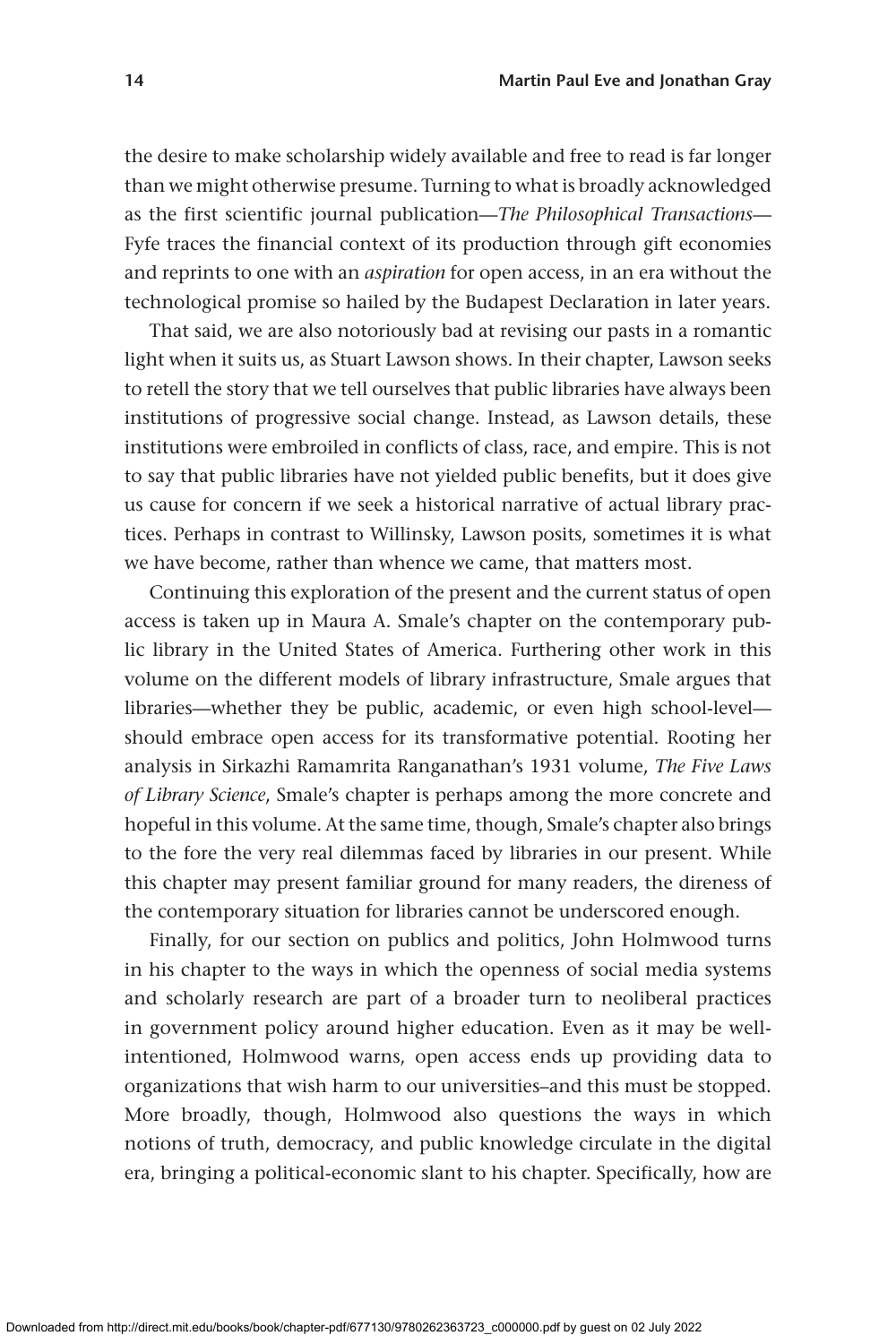we to understand the spread of "fake news," even as more and more original research work becomes openly available?

The fourth part of this book turns its focus to archives and preservation. Bethany Nowviskie turns to the ways in which we might encode Afrofuturist thinking and assumptions into our current and future practices. For Nowviskie, as for Lawson, the colonial assumptions about knowledge production and reception condition the possibilities for our understanding. In Noviskie's thinking, we must understand openness as an openness to broader community ownership and involvement, openness to richer scholarly endeavors, and openness for creative or speculative ends.

In her chapter, April M. Hathcock documents the difficulties here in the silences of the archive that we are creating. Chiming with Roh et al.'s chapter on the inequalities of the scholarly communications system, Hathcock's analysis here makes clear the ways in which our choices of selection in the present—shaped by problematic histories and discriminatory contemporary politics—condition the futures of scholarship that are possible. Presenting a complex set of temporal conditions for thinking about digital preservation, Hathcock's chapter warns us of difficulties of archival silence. For one of the biggest concerns of scholarship in the present is that it be rigorously preserved for the future. Since the footnote constitutes, for the most part, our only way of verifying the epistemic claims of scholarship, such matters of preservation—but also matters of *what material is selected for preservation*—are paramount.<sup>29</sup>

Turning inward toward the academy, next, and Dorothea Salo identifies the ways in which problematic politics manifest themselves in university career pathways that continue to turn scholars toward print. Riffing on the well-known Stanley Fish essay, "Is There a Text in This Class?," Salo's "Is There a Text in These Data?" shows us how difficult it is to jettison print for reasons of scarcity and prestige, even as we might be tempted to think that a switch to digital open publishing is merely a matter of time.<sup>30</sup>

In contrast to this, though, is István Rév's chapter. Rév has spent a substantial amount of time working on sensitive archives; documentations of conflict, persecution, and other terrible events of great personal consequence. It would be of great benefit to the collective memory of our world for access to these archives to be open. Yet the dangers at the individual level are substantial and, Rév provocatively argues, the archive should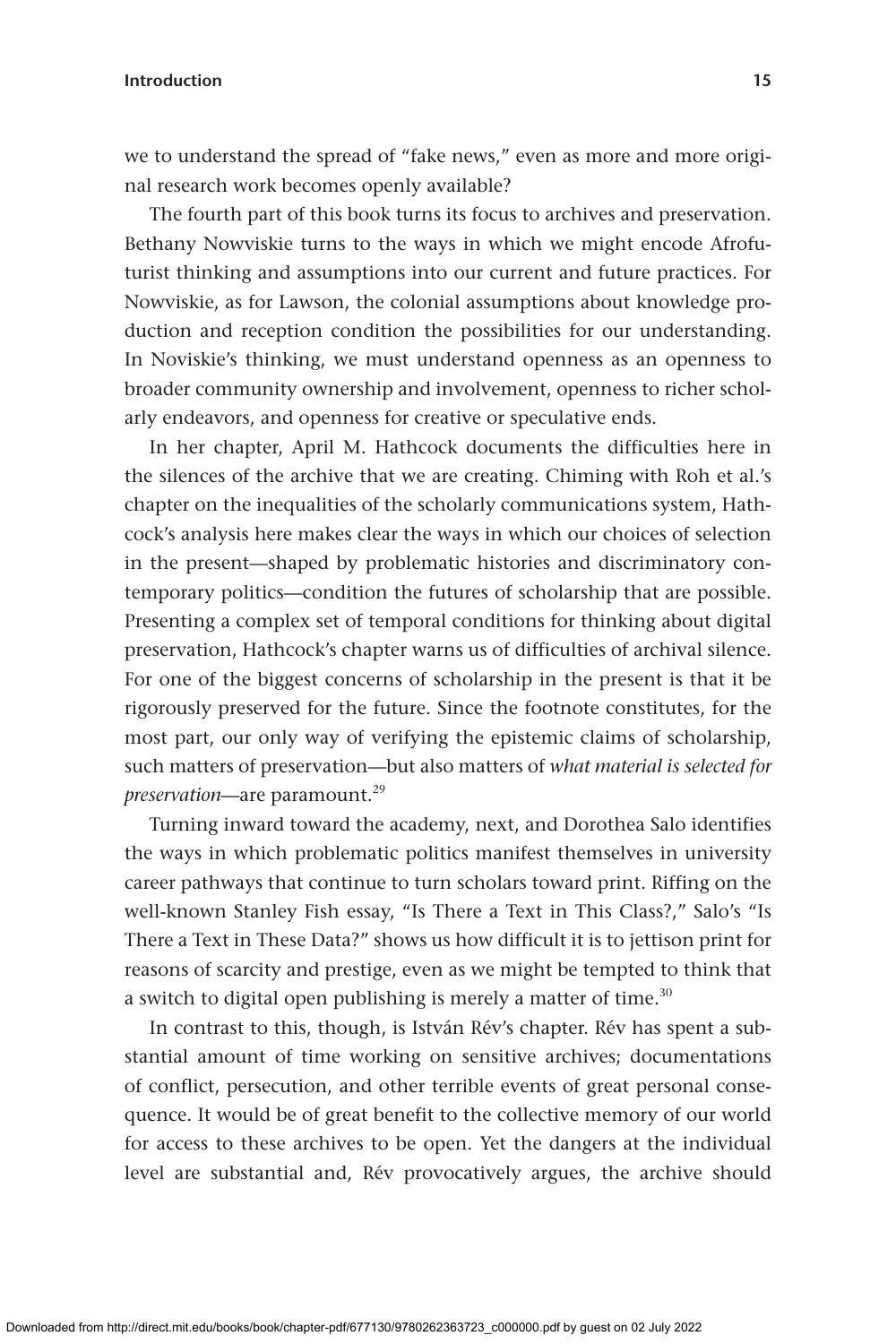destroy or keep inaccessible portions of its collection in order to serve the whole of society, rather than just historians.

Opening the fifth section of the book, on infrastructures and platforms, Jonathan Gray explores how scholarly communication infrastructures can be understood not just as neutral vehicles for the dissemination of outputs, but as embodying and enabling different forms of value, meaning, sociality, and participation around research activities. Drawing on a range of recent examples, he looks at how such "infrastructural experiments" can enable and materialize different kinds of collective action, participation, and imagination around who has access, what counts, what matters and how relations are organized.

Indeed, it is easy to argue that open access depends upon new technologies and that, as a consequence, a type of technological thinking has made its way into most thinking about open access—at the neglect of community and the social. In their chapter, Penny C. S. Andrews conducts an examination of the ways in which new technological constructions function as platforms, at once enclosing and elevating the scholarship that is platformed. This, though, comes with the dark side of enclosure and totalizing ideas of "platforms" that exhibit negative ideas of "open."

Further to this, as Martin Paul Eve illustrates in his chapter, the digital realm also offers us a solution to a particular problem of proliferation—so long as we can get access. Namely, in an era when there is more published than can possibly ever be read, text and data mining procedures might afford us methods for navigating the vast ocean of scholarship. Exploring initiatives such as The Content Mine led by Peter Murray Rust at Cambridge, this chapter asks, in counterpoint to Salo's, what it means to think of scholarship as data.

The infrastructures that would enable such technological advances are not always in place, though. Indeed, on the ground this type of computational initiative requires extensive work in order to implement machinereadable structures. In their chapter, Arianna Becerril García and Eduardo Aguado-López detail the ways in which such infrastructural improvements could result in greater discoverability and integration of South American research cultures within broader global databases.

Finally for this section, in his chapter, Abel Packer details the history, present, and future of the important SciELO platform in South America. For in many ways, the economic systems by which we are ensnared in the Global North are traps of our own devising. South American countries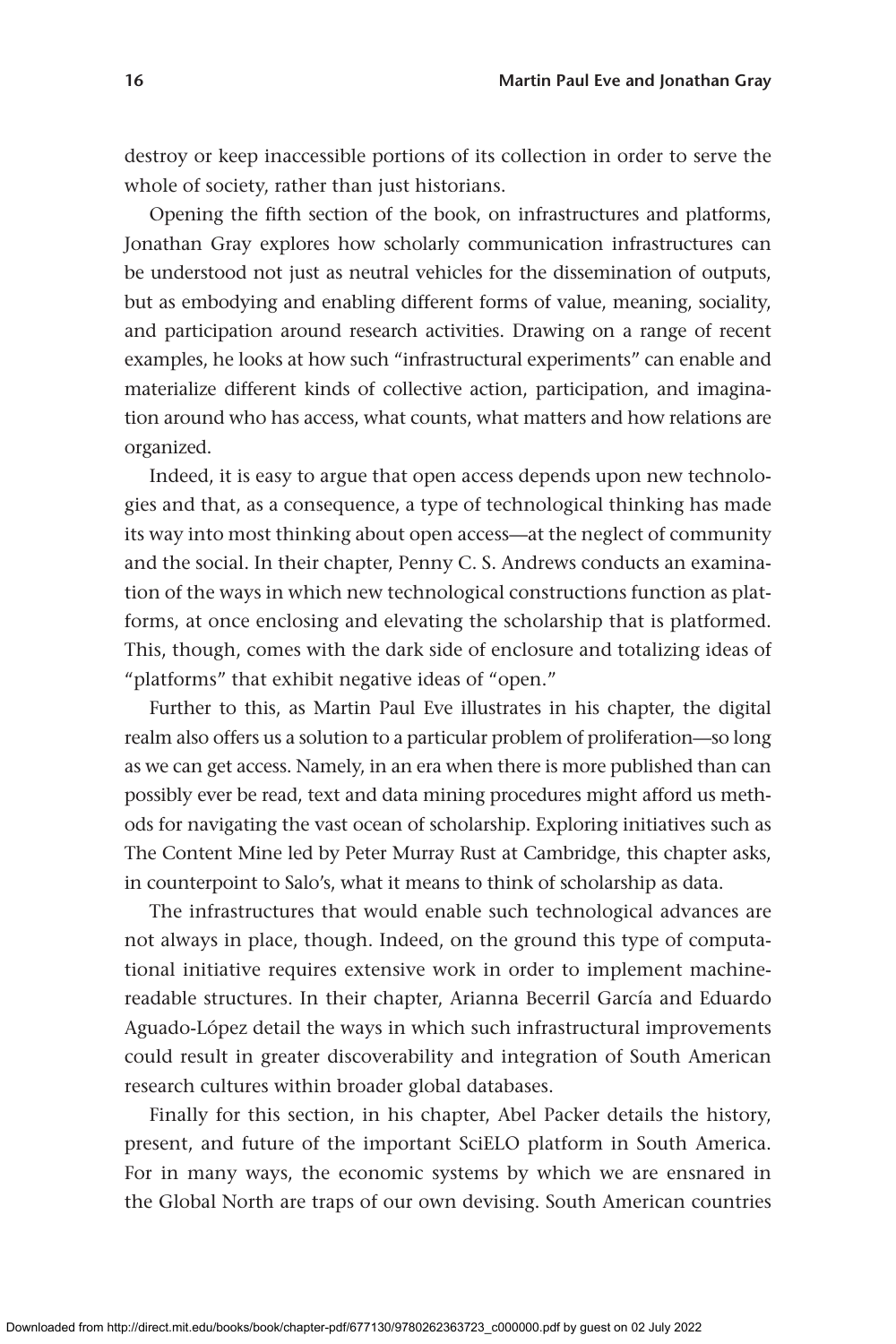have pioneered the way in open access and achieved much more than their northern counterparts, as this chapter shows. As the Director of the SciELO project, Packer is uniquely placed to give an informed perspective on one of the longest-standing and most widespread open-access platforms on the planet. He here details the ongoing roadmap that will allow for technical standardization of the SciELO infrastructure and its potential futures.

The last section of this book is dedicated to ideas of community and global community in scholarly communication paradigms. We here open with Eileen A. Joy's chapter on the ethics of care in open-access publishing. For Joy, open access is about far more than the pragmatics of compliance with mandates. Instead, she highlights here the importance of scholar-led infrastructural provision but also the interdependence of open access with other structural problems within the academy, notably the precarity of academic staff. For, if the claim of academic freedom through employment stability is undermined, what is left for the arguments for the freedoms of open access?

Yet care, integration, and thought must be considered not just in local realms but also at the level of the international. Dominique Babini, then, continues this theme in her chapter, noting the preconditions for success in South America to work on a global scale. While acknowledging the challenges, Babini details the work of CLACSO and other organizations in crafting a system of scholarly communications that caters for multiple audiences and addresses, systemically, access challenges both inside and outside of the academy.

On such matters of communality, Jane Winters asks, in her chapter, about the future of learned societies in a world of open access, particularly in the United Kingdom. Winters notes that, for a substantial period of time now, "there has been no need to question or perhaps really even to think about the role of the learned society as publisher" but that this is changing below our very feet. In her chapter, Winters addresses the future of Societies in both economic and social terms but also points toward helpful early experiments in open practice from organizations that have, traditionally, been less enthusiastic about open access, such as the Royal Historical Society.

Likewise, and finally, Kathleen Fitzpatrick brings her expertise of working at the head of a large scholarly society—the Modern Language Association—to discuss the ways in which such entities can resist the constant commercialization of platforms in recent years. Partly leading on from Andrews's previous chapter and partly documenting the creation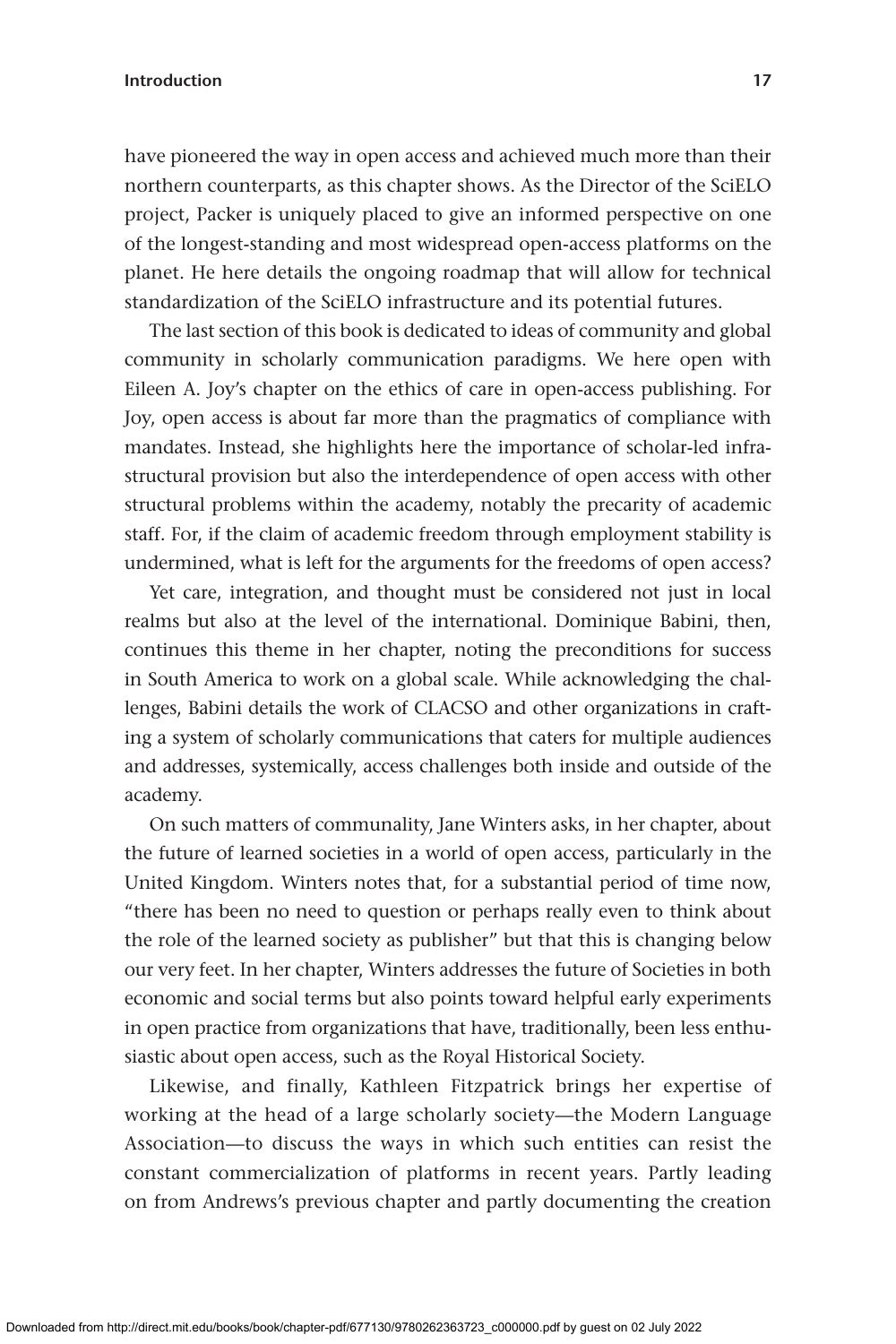of MLA Core and Commons, Fitzpatrick fuses a theoretical and practical approach to building an open future for scholarly communications in the humanities disciplines.

#### **Conclusions and Perspectives**

In all, then, we intend for this book to perform a range of functions. First, we aim to provide a different set of perspectives on the histories of scholarly communications and to question the dominant narrative of the emergence of open access in the twenty-first century. We excavate a history of the present. Second, we examine how contemporary practices might suggest other alternative arrangements and trajectories, embedding different values and conceptions of the role of scholarship in the contemporary world. Third, we turn to the futures, imagined or in constitution, that might emerge from such differential thought. Throughout the volume we also intersperse case studies, to document for whichever future emerges the possibilities of difference that gave way to historical inevitability. There is of course the danger that this volume will quickly appear dated. Luckily our aim is not to provide a set of policy recommendations, economic models, or technical proposals, but rather to gather a range of perspectives drawing on research in different fields that we hope may continue to inform and inspire experiments and interventions around scholarly communications long after the conditions in which they currently operate have changed.

We also note that many, or even most, of the contributors in this volume are humanists or social scientists. This has been a deliberate decision: we originally set out to explore precisely what kinds of perspectives social and cultural inquiry might bring to the recomposition of scholarly communications. We acknowledge that this might perhaps not be a conventional approach for a book about open access. After all, the humanities can scarcely have said to have been at the forefront of these developments, and it has often been the natural sciences and "STEM" disciplines that have most significantly influenced the environments of research funding, evaluation, and policy. However, it is precisely because of the prominence of more narrowly economic, administrative, and instrumentally "policyrelevant" knowledge cultures that we have sought to surface other lines of inquiry and ways of making sense of the histories, contexts, conditions, and futures of scholarly production.<sup>31</sup>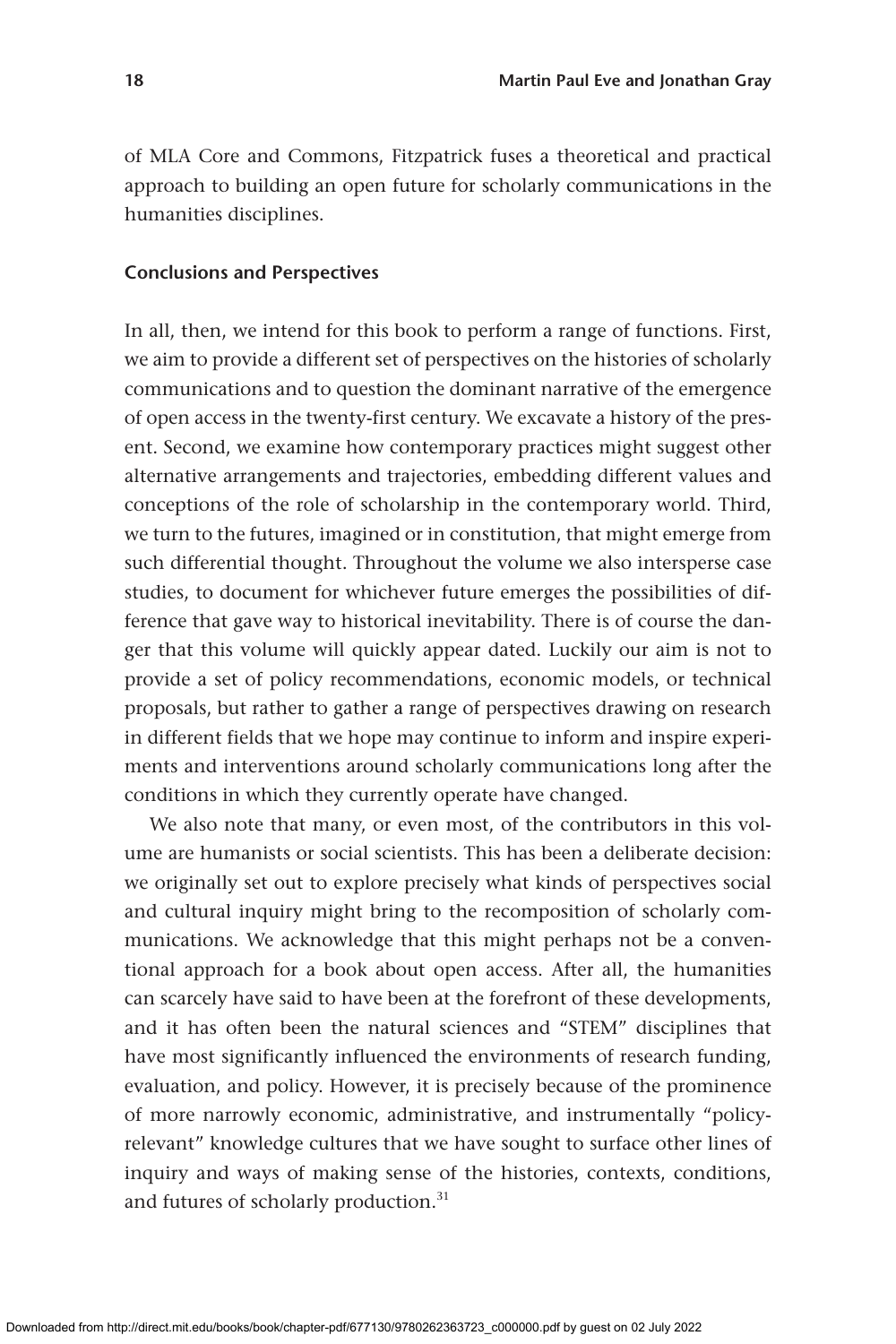Finally, the texts herein are not intended to cohere into a single outlook, line of inquiry or program—and, as readers will notice, there are numerous differences and tensions between them. For example, Rév's view on openness from his archival perspective is very different to others working on scholarship that would not be published otherwise. We have attempted, also, to think of access in various ways, although future work might wish to engage further with critical disability studies and *accessibility* in that sense, as do a few of the chapters herein. The audiences for this book will also be varied. This book is not, in many ways, an "introduction to open access"; there are certainly other works that are better positioned to fulfill that role.<sup>32</sup> It may, for some, though, be an introduction to the ongoing task of bringing diverse, critical engagements with scholarly communications grounded in social and humanities research to bear on practical interventions to shape its future, as well as an introduction to the approaches of the various fields that have been working with this orientation for many years.<sup>33</sup> It is our hope that both newcomers and seasoned scholarly communication aficionados alike will find provocation in the coming pages, as well as prompts for the progressive recomposition of the systems, infrastructures, and environments across and through which research is shared, used, valued, commodified, challenged, pirated, promoted, and made meaningful.

#### **Notes**

1. Even if this view of Gutenberg is Eurocentric. See Clayton M. Christensen, *The Innovator's Dilemma: When New Technologies Cause Great Firms to Fail*, The Management of Innovation and Change Series (Boston: Harvard Business School Press, 1997) for the canonical discussion on disruption.

2. Leslie Chan et al., "Budapest Open Access Initiative," February 14, 2002, [http:](http://www.soros.org/openaccess/read.shtml) [//www.soros.org/openaccess/read.shtml;](http://www.soros.org/openaccess/read.shtml) Peter Suber et al., "Bethesda Statement on Open Access Publishing," 2003, <http://dash.harvard.edu/handle/1/4725199>; "Berlin Declaration on Open Access to Knowledge in the Sciences and Humanities," October 22, 2003, <https://openaccess.mpg.de/Berlin-Declaration>.

3. For an introductory primer on open access, see Peter Suber, *Open Access*, Essential Knowledge Series (Cambridge, MA: MIT Press, 2012), [http://bit.ly/oa-book.](http://bit.ly/oa-book)

4. See, for two perspectives on the challenges in the contemporary academy of maintaining that such conditions even exist: Peter Suber, "Open Access When Authors Are Paid," *SPARC Open Access Newsletter*, no. 68 (December 2, 2003), [http://](http://dash.harvard.edu/handle/1/4552040) [dash.harvard.edu/handle/1/4552040;](http://dash.harvard.edu/handle/1/4552040) punctum books, "THREAD on What We Feel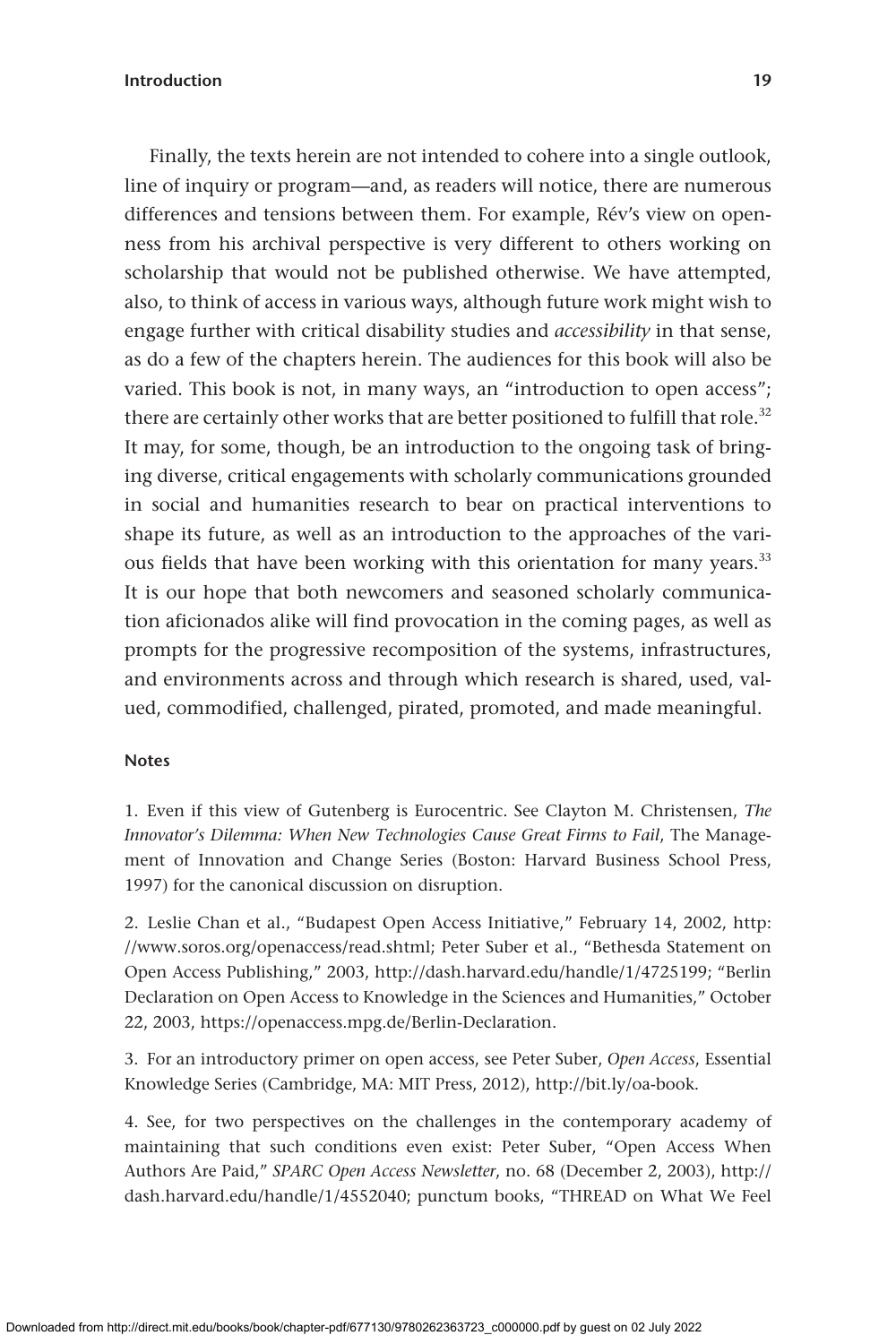Is One of the Most Under-Attended Issues in the Academic Publishing Landscape: Author Compensation. How Can the World's Knowledge Increase When More Than 70% of All Teaching Lines in the US Are Adjunctified & Many Post-PhD Scholars Have No Uni Employment?," Tweet, *@punctum\_books* (blog), March 8, 2019, [https://](https://twitter.com/punctum_books/status/1104105017827643392) [twitter.com/punctum\\_books/status/1104105017827643392.](https://twitter.com/punctum_books/status/1104105017827643392)

5. Peter Suber, "The Taxpayer Argument for Open Access," *SPARC Open Access Newsletter*, no. 65 (September 4, 2003), [http://dash.harvard.edu/handle/1/4725013.](http://dash.harvard.edu/handle/1/4725013)

6. See Martin Paul Eve, *Open Access and the Humanities: Contexts, Controversies and the Future* (Cambridge: Cambridge University Press, 2014), chap. 2, [https://doi.org](https://doi.org/10.1017/CBO9781316161012) [/10.1017/CBO9781316161012.](https://doi.org/10.1017/CBO9781316161012)

7. Heather Morrison, "Elsevier 2009 \$2 Billion Profits Could Fund Worldwide OA at \$1,383 per Article," *The Imaginary Journal of Poetic Economics* (blog), accessed January 21, 2013, [http://poeticeconomics.blogspot.co.uk/2010/04/elsevier-2009-2-billion-profits](http://poeticeconomics.blogspot.co.uk/2010/04/elsevier-2009-2-billion-profits-could.html) [-could.html.](http://poeticeconomics.blogspot.co.uk/2010/04/elsevier-2009-2-billion-profits-could.html)

8. Association of Research Libraries, "ARL Statistics 2009–2011," 2014, [https://www](https://www.arl.org/arl-statistics-survey-statistical-trends/) [.arl.org/arl-statistics-survey-statistical-trends/.](https://www.arl.org/arl-statistics-survey-statistical-trends/)

9. See Directory of Open Access Journals, "Journals by Publication Charges," accessed January 20, 2014,<https://www.doaj.org/> for the extent to which APCs are charged.

10. See Martin Paul Eve et al., "Cost Estimates of an Open Access Mandate for Monographs in the UK's Third Research Excellence Framework," *Insights: The UKSG Journal* 30, no. 3 (2017), [https://doi.org/10.1629/uksg.392.](https://doi.org/10.1629/uksg.392)

11. For more see Martin Paul Eve, "Open Publication, Digital Abundance, and Scarce Labour," *Journal of Scholarly Publishing* 49, no. 1 (2017): 26–40, [https://doi.org](https://doi.org/10.3138/jsp.49.1.26) [/10.3138/jsp.49.1.26](https://doi.org/10.3138/jsp.49.1.26).

12. Jeffrey Beall, "Predatory Publishers Are Corrupting Open Access," *Nature News* 489, no. 7415 (2012): 179, [https://doi.org/10.1038/489179a;](https://doi.org/10.1038/489179a) Jeffrey Beall, "The Open-Access Movement Is Not Really about Open Access," *TripleC: Communication, Capitalism & Critique. Open Access Journal for a Global Sustainable Information Society* 11, no. 2 (2013): 589–597; Peter Mandler, "Open Access for the Humanities: Not for Funders, Scientists or Publishers," *Journal of Victorian Culture* 18, no. 4 (2013): 551–557, [https://](https://doi.org/10.1080/13555502.2013.865981) [doi.org/10.1080/13555502.2013.865981;](https://doi.org/10.1080/13555502.2013.865981) Peter Mandler, "Open Access: A Perspective from the Humanities," *Insights: The UKSG Journal* 27, no. 2 (2014): 166–170, [https://](https://doi.org/10.1629/2048-7754.89) [doi.org/10.1629/2048-7754.89](https://doi.org/10.1629/2048-7754.89). See also, for instance Gary Hall, "Should This Be the Last Thing You Read on Academia.Edu?," *Academia.Edu*, 2017, [https://www.academia](https://www.academia.edu/16959788/Should_This_Be_the_Last_Thing_You_Read_on_Academia.edu) [.edu/16959788/Should\\_This\\_Be\\_the\\_Last\\_Thing\\_You\\_Read\\_on\\_Academia.edu.](https://www.academia.edu/16959788/Should_This_Be_the_Last_Thing_You_Read_on_Academia.edu)

13. William Davies, *The Limits of Neoliberalism: Authority, Sovereignty and the Logic of Competition* (Thousand Oaks, CA: SAGE, 2014); Wendy Brown, *Undoing the Demos: Neoliberalism's Stealth Revolution* (New York: Zone Books, 2015).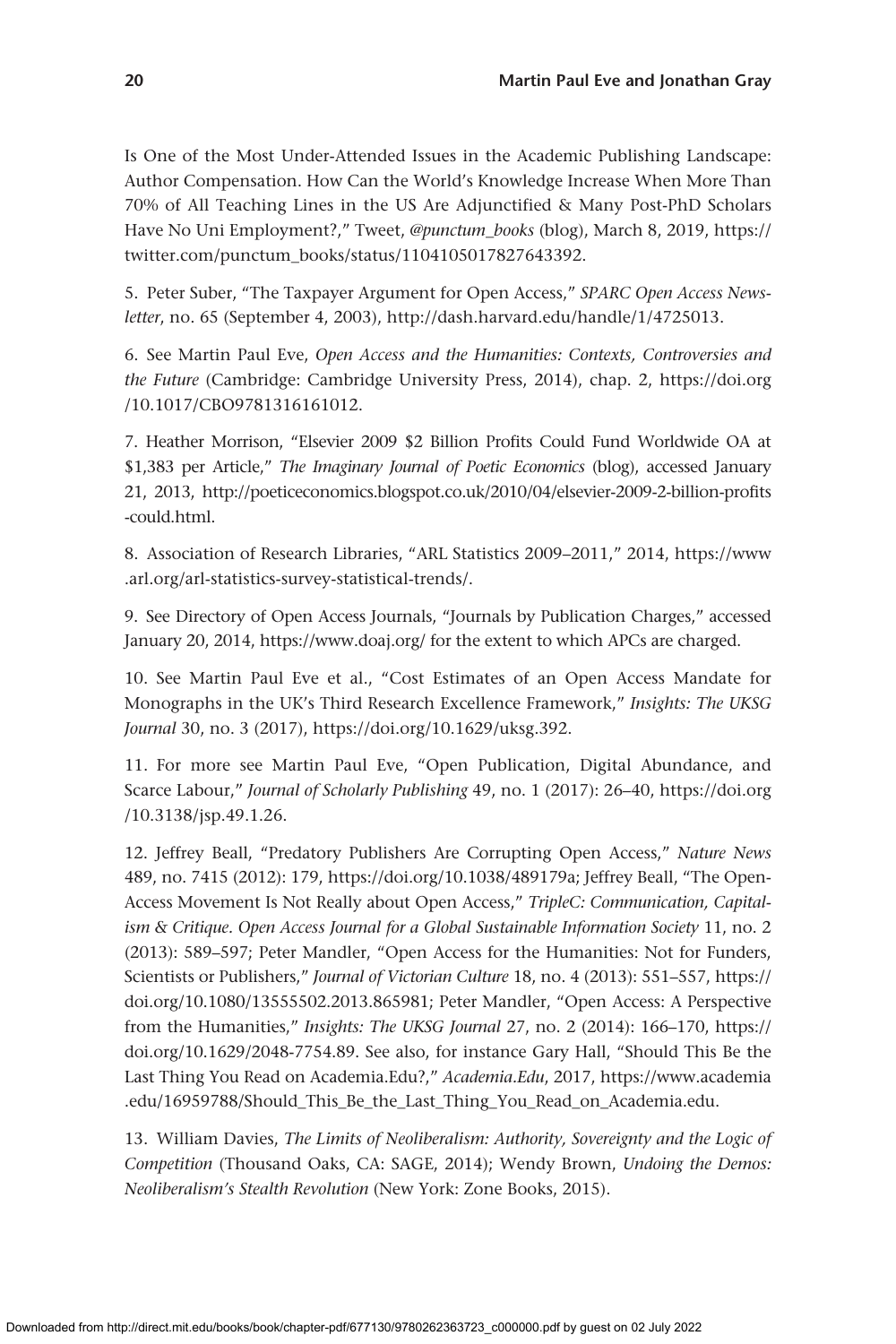14. See, for just a selection, Bill Readings, *The University in Ruins* (Cambridge, MA: Harvard University Press, 1996); Stefan Collini, *What Are Universities For?* (London: Penguin, 2012); Dubravka Žarkov, "On Intellectual Labour and Neoliberalism in Academia—Or, in Praise of Reviewers," *European Journal of Women's Studies* 22, no. 3 (2015): 269–273, <https://doi.org/10.1177/1350506815591920>; Richard Hall, *The Alienated Academic: The Struggle for Autonomy Inside the University* (London: Palgrave, 2018), <https://doi.org/10.1007/978-3-319-94304-6>; Tressie McMillan Cottom, *Lower Ed: The Troubling Rise of for-Profit Colleges in the New Economy* (New York: The New Press, 2018); Stuart Lawson, "Open Access Policy in the UK: From Neoliberalism to the Commons" (Doctoral thesis, Birkbeck, University of London, 2019), [https://](https://ethos.bl.uk/OrderDetails.do?uin=uk.bl.ethos.774255/) [ethos.bl.uk/OrderDetails.do?uin=uk.bl.ethos.774255/](https://ethos.bl.uk/OrderDetails.do?uin=uk.bl.ethos.774255/); Liz Morrish and Helen Sauntson, *Academic Irregularities: Languge and Neoloberalism in Higher Education.* (New York: Routledge, 2020), [https://doi.org/10.4324/9781315561592.](https://doi.org/10.4324/9781315561592)

15. Elise Miller, "The People, the Money, the Books: Inside Stanford University Press," *The Stanford Daily* (blog), June 5, 2019, [https://www.stanforddaily.com/2019](https://www.stanforddaily.com/2019/06/05/the-people-the-money-the-books-inside-stanford-university-press/) [/06/05/the-people-the-money-the-books-inside-stanford-university-press/.](https://www.stanforddaily.com/2019/06/05/the-people-the-money-the-books-inside-stanford-university-press/)

16. For more on this, see James Wilsdon, "Independent Review of the Role of Metrics in Research Assessment," 2015, [http://dx.doi.org/10.4135/9781473978782.](http://dx.doi.org/10.4135/9781473978782)

17. For more on mandates, see Samuel Moore, "Common Struggles: Policy-Based vs. Scholar-Led Approaches to Open Access in the Humanities" (Doctoral thesis, King's College London, 2019), [https://hcommons.org/deposits/item/hc:24135/.](https://hcommons.org/deposits/item/hc:24135/)

18. Sarah Kember, "Opening Out from Open Access: Writing and Publishing in Response to Neoliberalism," *Ada New Media* (blog), April 21, 2014, [https://adanewmedia](https://adanewmedia.org/2014/04/issue4-kember/) [.org/2014/04/issue4-kember/;](https://adanewmedia.org/2014/04/issue4-kember/) Žarkov, "On Intellectual Labour and Neoliberalism in Academia"; David Golumbia, "Marxism and Open Access in the Humanities: Turning Academic Labor against Itself," *Workplace: A Journal for Academic Labor*, no. 28 (2016), <https://doi.org/10.14288/workplace.v0i28.186213>.

19. John Holmwood, "Markets versus Dialogue: The Debate over Open Access Ignores Competing Philosophies of Openness.," *Impact of Social Sciences* (blog), October 21, 2013, [http://blogs.lse.ac.uk/impactofsocialsciences/2013/10/21/markets](http://blogs.lse.ac.uk/impactofsocialsciences/2013/10/21/markets-versus-dialogue/) [-versus-dialogue/.](http://blogs.lse.ac.uk/impactofsocialsciences/2013/10/21/markets-versus-dialogue/)

20. For more on this in the US context, see Cottom, *Lower Ed*.

21. Creative Commons, "Case Law," 2013, [http://wiki.creativecommons.org/Case\\_](http://wiki.creativecommons.org/Case_Law) [Law](http://wiki.creativecommons.org/Case_Law); Glyn Moody, "German Court Says Creative Commons 'Non-Commercial' Licenses Must Be Purely For Personal Use," Techdirt, 2014, [https://www.techdirt.com/articles](https://www.techdirt.com/articles/20140326/11405526695/german-court-says-creative-commons-non-commercial-licenses-must-be-purely-personal-use.shtml) [/20140326/11405526695/german-court-says-creative-commons-non-commercial](https://www.techdirt.com/articles/20140326/11405526695/german-court-says-creative-commons-non-commercial-licenses-must-be-purely-personal-use.shtml) [-licenses-must-be-purely-personal-use.shtml.](https://www.techdirt.com/articles/20140326/11405526695/german-court-says-creative-commons-non-commercial-licenses-must-be-purely-personal-use.shtml)

22. See, again, Suber, "The Taxpayer Argument for Open Access."